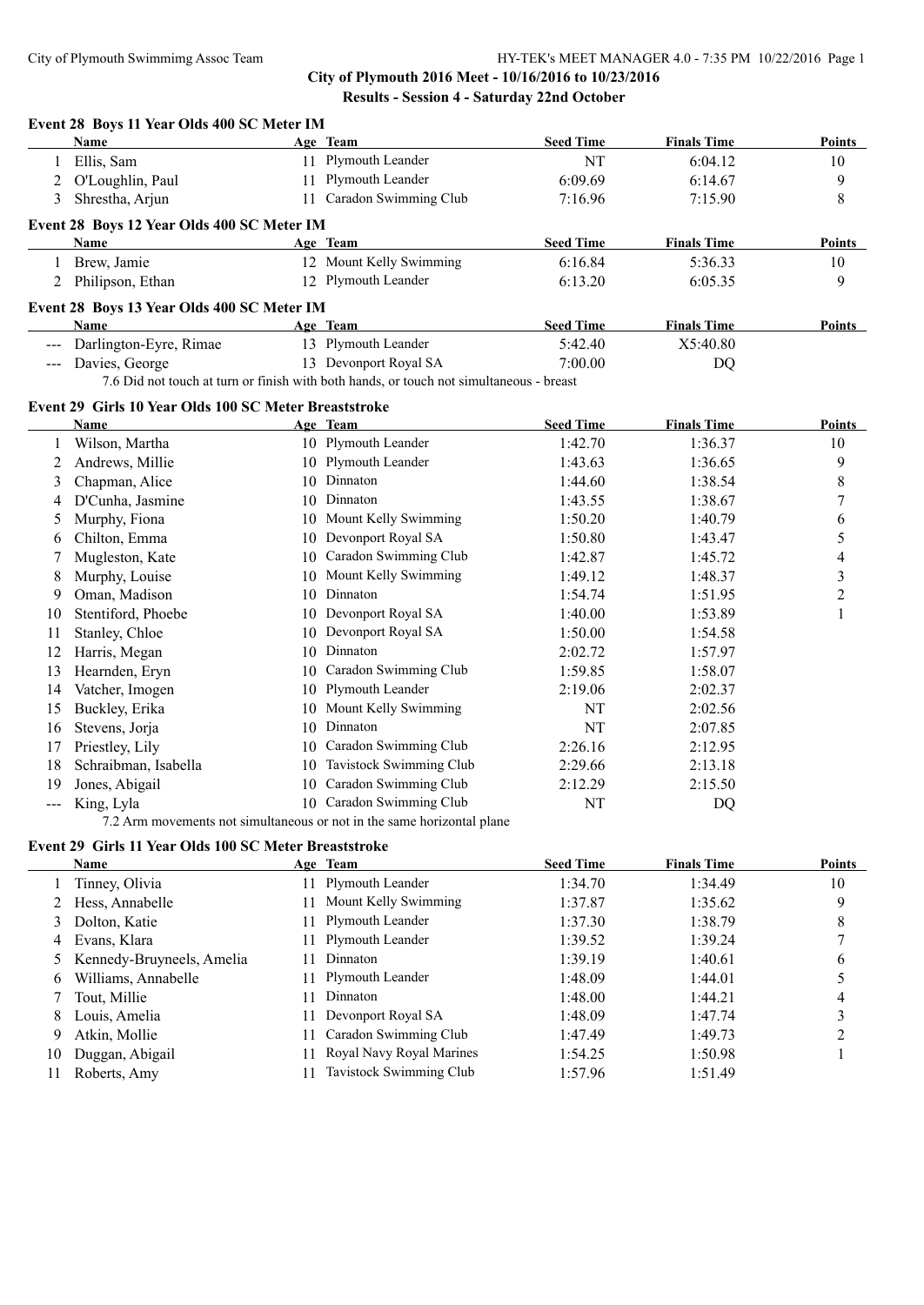**City of Plymouth 2016 Meet - 10/16/2016 to 10/23/2016 Results - Session 4 - Saturday 22nd October**

## **(Event 29 Girls 11 Year Olds 100 SC Meter Breaststroke)**

|                     | <b>Name</b>                                           |    | Age Team                                                                                 | <b>Seed Time</b> | <b>Finals Time</b> | <b>Points</b>            |
|---------------------|-------------------------------------------------------|----|------------------------------------------------------------------------------------------|------------------|--------------------|--------------------------|
|                     | 12 Walker, Charlotte                                  |    | 11 Tavistock Swimming Club                                                               | 2:00.63          | 1:54.64            |                          |
| 13                  | Fox, Issey                                            |    | 11 Caradon Swimming Club                                                                 | 2:09.70          | 1:59.96            |                          |
| 14                  | Hall-Strange, Isobel                                  |    | 11 Caradon Swimming Club                                                                 | 2:13.76          | 2:10.94            |                          |
| 15                  | Stewart, Jessica                                      |    | 11 Kingsbridge Kingfishers SC                                                            | NT               | 2:12.35            |                          |
| 16                  | Lovegrove, Grace                                      | 11 | Caradon Swimming Club                                                                    | 2:32.56          | 2:35.44            |                          |
| $---$               | Wright, Libby                                         | 11 | Plymouth Leander                                                                         | 1:27.40          | X1:28.13           |                          |
| $\qquad \qquad - -$ | Sheil, Isabel                                         |    | 11 Mount Kelly Swimming                                                                  | 1:31.75          | X1:29.73           |                          |
|                     | Event 29 Girls 12 Year Olds 100 SC Meter Breaststroke |    |                                                                                          |                  |                    |                          |
|                     | Name                                                  |    | Age Team                                                                                 | <b>Seed Time</b> | <b>Finals Time</b> | Points                   |
| 1                   | Cutler, Katie                                         |    | 12 Plymouth Leander                                                                      | 1:38.57          | 1:31.48            | 10                       |
| 2                   | Riggott, Amelia                                       |    | 12 Mount Kelly Swimming                                                                  | 1:37.30          | 1:32.46            | 9                        |
| 3                   | Hughes, Evie                                          |    | 12 Devonport Royal SA                                                                    | 1:30.00          | 1:35.22            | 8                        |
| 4                   | Hocking, Lauren                                       |    | 12 Caradon Swimming Club                                                                 | 1:42.12          | 1:37.61            | 7                        |
| 5                   | Tilney, Charlotte                                     |    | 12 Mount Kelly Swimming                                                                  | 1:38.48          | 1:37.78            | 6                        |
| 6                   | Smart, Aimee                                          |    | 12 Plymouth Leander                                                                      | 1:40.14          | 1:38.58            | 5                        |
| 7                   | Thorp, Lily                                           |    | 12 Caradon Swimming Club                                                                 | 1:41.49          | 1:41.40            | $\overline{\mathcal{L}}$ |
| 8                   | Sparrow, Persephone                                   |    | 12 Mount Kelly Swimming                                                                  | 1:54.34          | 1:43.41            | 3                        |
| 9                   | Aspen, Elizabeth                                      |    | 12 Caradon Swimming Club                                                                 | 1:49.89          | 1:44.55            | 2                        |
| 10                  | Plumb, Millie                                         |    | 12 Dinnaton                                                                              | 1:47.11          | 1:47.05            | 1                        |
| 11                  | Koenner, Aleksandra                                   |    | 12 Devonport Royal SA                                                                    | 1:47.00          | 1:49.53            |                          |
| 12                  | Hearnden, Megan                                       |    | 12 Caradon Swimming Club                                                                 | 1:55.00          | 1:50.07            |                          |
| 13                  | Inness, Taylor                                        |    | 12 Plymouth Leander                                                                      | 1:51.62          | 1:51.36            |                          |
| ---                 | Morgan-Hughes, Emily                                  |    | 12 Dinnaton                                                                              | 1:28.00          | X1:22.56           |                          |
| $---$               | Nichol-Garcia, Isabel                                 |    | 12 Mount Kelly Swimming                                                                  | NT               | DQ                 |                          |
|                     |                                                       |    | 7.3 Hands brought back beyond hip line (except after 1st stroke following start or turn) |                  |                    |                          |
|                     | Event 29 Girls 13 Year Olds 100 SC Meter Breaststroke |    |                                                                                          |                  |                    |                          |
|                     | Name                                                  |    | Age Team                                                                                 | <b>Seed Time</b> | <b>Finals Time</b> | Points                   |
| 1                   | Cragg, Megan                                          |    | 13 Plymouth Leander                                                                      | 1:32.54          | 1:26.90            | 10                       |
| 2                   | Coleman, Jasmin                                       |    | 13 Devonport Royal SA                                                                    | 1:29.32          | 1:28.53            | 9                        |
| 3                   | D'Cunha, Ella                                         |    | 13 Dinnaton                                                                              | 1:32.79          | 1:29.08            | 8                        |
| 4                   | Prior, Elena                                          |    | 13 Tavistock Swimming Club                                                               | 1:41.73          | 1:36.25            | 7                        |
| 5                   | Smith, Maisy                                          | 13 | Plymouth Leander                                                                         | 1:40.90          | 1:36.67            | 6                        |
| $---$               | Godfrey, Olivia                                       |    | 13 Mount Kelly Swimming                                                                  | 1:40.46          | DQ                 |                          |
|                     | 4.4 Start before starting signal                      |    |                                                                                          |                  |                    |                          |
|                     | Event 29 Girls 14 Year Olds 100 SC Meter Breaststroke |    |                                                                                          |                  |                    |                          |
|                     | <b>Name</b>                                           |    | Age Team                                                                                 | <b>Seed Time</b> | <b>Finals Time</b> | <b>Points</b>            |
|                     | France, Emily                                         | 14 | Tavistock Swimming Club                                                                  | 1:37.11          | 1:30.96            | 10                       |
| 2                   | Pears, India                                          | 14 | Plymouth Leander                                                                         | 1:32.40          | 1:32.57            | 9                        |
| 3                   | Dunn, Nicole                                          | 14 | Mount Kelly Swimming                                                                     | 1:30.87          | 1:33.62            | 8                        |
|                     | Steer, Hollie                                         | 14 | Dinnaton                                                                                 | 1:21.37          | X1:18.55           |                          |
|                     | Steer, Lucy                                           |    | 14 Dinnaton                                                                              | 1:21.73          | X1:20.71           |                          |
|                     | Dolton, Laura                                         |    | 14 Plymouth Leander                                                                      | 1:22.29          | X1:25.64           |                          |
| ---                 | Burgess, Mary                                         |    | 14 Plymouth Leander                                                                      | 1:32.90          | DQ                 |                          |
|                     |                                                       |    | 7.6 Did not touch at turn or finish with both hands, or touch not simultaneous           |                  |                    |                          |
|                     | Event 29 Girls 15 Year Olds 100 SC Meter Breaststroke |    |                                                                                          |                  |                    |                          |
|                     | <b>Name</b>                                           |    | Age Team                                                                                 | <b>Seed Time</b> | <b>Finals Time</b> | <b>Points</b>            |
| 1                   | Teague, Sarah                                         |    | 15 Tavistock Swimming Club                                                               | 1:21.14          | 1:18.20            | 10                       |
| 2                   | Aspen, Isobel                                         |    | 15 Caradon Swimming Club                                                                 | 1:23.17          | 1:25.16            | 9                        |
| 3                   | Harries, Megan                                        |    | 15 Plymouth Leander                                                                      | 1:25.52          | 1:26.18            | 8                        |
|                     |                                                       |    |                                                                                          |                  |                    |                          |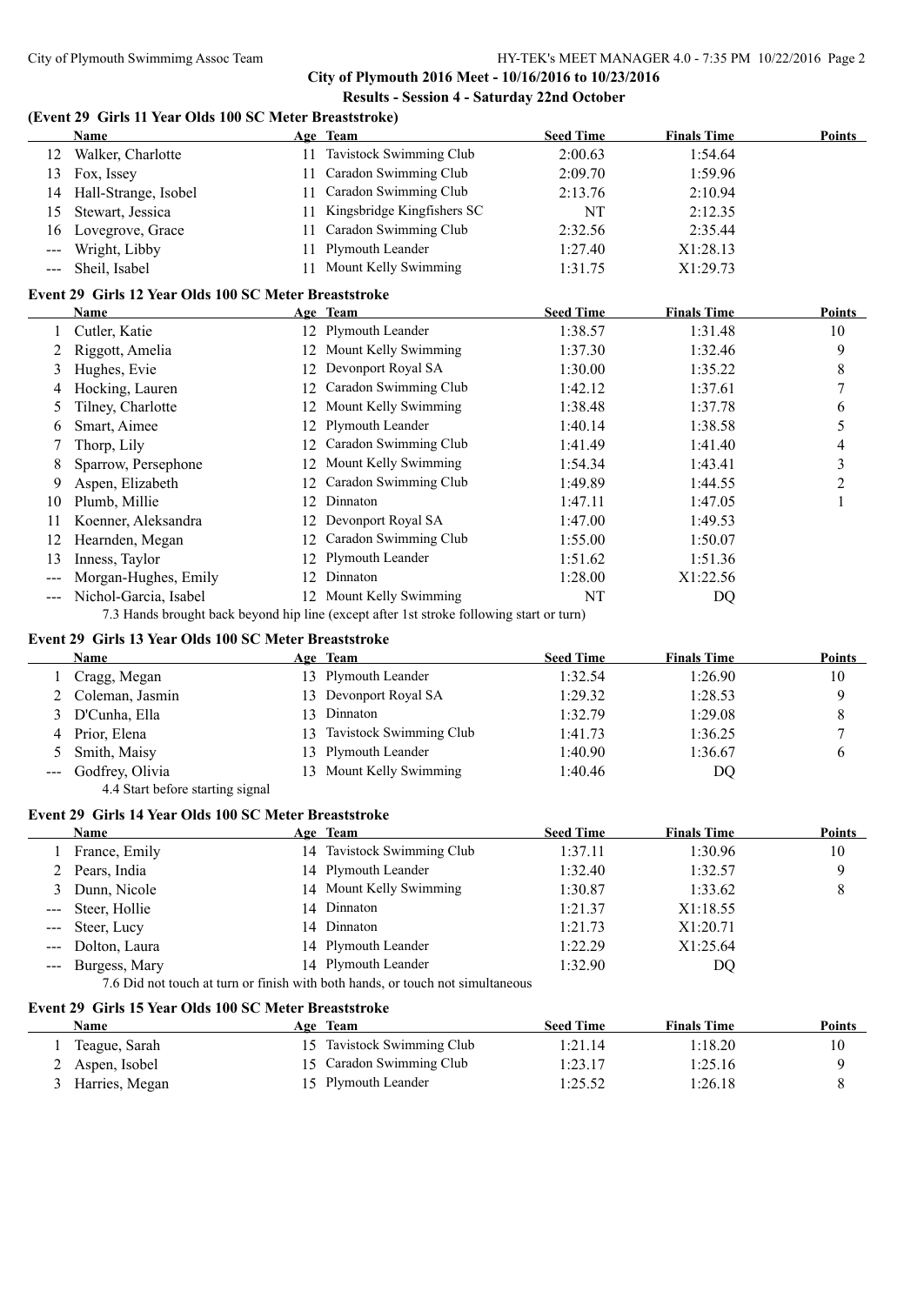**City of Plymouth 2016 Meet - 10/16/2016 to 10/23/2016 Results - Session 4 - Saturday 22nd October**

|                                                                                                | (Event 29 Girls 15 Year Olds 100 SC Meter Breaststroke)<br>Name |    | Age Team                                                                                   | <b>Seed Time</b>   | <b>Finals Time</b> | <b>Points</b>    |
|------------------------------------------------------------------------------------------------|-----------------------------------------------------------------|----|--------------------------------------------------------------------------------------------|--------------------|--------------------|------------------|
| 4                                                                                              | Marles, Maisie                                                  |    | 15 Plymouth Leander                                                                        | 1:26.19            | 1:26.44            | 7                |
| 5                                                                                              | Walker, Emily                                                   |    | 15 Royal Navy Royal Marines                                                                | 1:37.60            | 1:38.64            | 6                |
| 6                                                                                              | Burgess, Annalise                                               |    | 15 Plymouth Leander                                                                        | 1:47.50            | 1:45.78            | 5                |
|                                                                                                |                                                                 |    |                                                                                            |                    |                    |                  |
|                                                                                                | Event 29 Girls 16 Year Olds 100 SC Meter Breaststroke           |    |                                                                                            |                    |                    |                  |
|                                                                                                | <b>Name</b>                                                     |    | Age Team                                                                                   | <b>Seed Time</b>   | <b>Finals Time</b> | Points           |
| 1                                                                                              | Manning, Jessica                                                |    | 16 Devonport Royal SA                                                                      | 1:24.00            | 1:18.11            | 10               |
| 2                                                                                              | Francis, Amber                                                  |    | 16 Tavistock Swimming Club                                                                 | 1:22.22            | 1:25.35            | 9                |
| 3                                                                                              | Chitty, Hannah                                                  |    | 16 Tavistock Swimming Club                                                                 | 1:29.78            | 1:27.22            | 8                |
| 4                                                                                              | Kellett, Alice                                                  |    | 16 Royal Navy Royal Marines                                                                | 1:39.45            | 1:38.50            | 7                |
| 5                                                                                              | McCall, Ellie                                                   |    | 16 Caradon Swimming Club                                                                   | 1:40.82            | 1:40.18            | 6                |
| $---$                                                                                          | Stosik, Neele                                                   |    | 16 Plymouth Leander                                                                        | 1:16.88            | X1:17.76           |                  |
|                                                                                                | Event 29 Girls 17 & Over 100 SC Meter Breaststroke              |    |                                                                                            |                    |                    |                  |
|                                                                                                | Name                                                            |    | Age Team                                                                                   | <b>Seed Time</b>   | <b>Finals Time</b> | Points           |
|                                                                                                | --- Lawrence, Emily                                             |    | 17 Kingsbridge Kingfishers SC                                                              | 1:15.58            | X1:14.61           |                  |
|                                                                                                | Event 30 Boys 10 Year Olds 100 SC Meter Breaststroke            |    |                                                                                            |                    |                    |                  |
|                                                                                                | Name                                                            |    | Age Team                                                                                   | <b>Seed Time</b>   | <b>Finals Time</b> | Points           |
|                                                                                                | 1 Broekhoven, Finn                                              |    | 10 Plymouth Leander                                                                        | 1:49.71            | 1:44.07            | 10               |
| 2                                                                                              | Overton, Tom                                                    |    | 10 Plymouth Leander                                                                        | 2:23.03            | 2:26.27            | 9                |
|                                                                                                | Hallows, Ashton                                                 |    | 10 Plymouth Leander                                                                        | 2:07.09            | DQ                 |                  |
|                                                                                                |                                                                 |    | 7.6 Did not touch at turn or finish with both hands, or touch not simultaneous             |                    |                    |                  |
| $\qquad \qquad - -$                                                                            | Stone, Haydn                                                    |    | 10 Dinnaton                                                                                | NT                 | DQ                 |                  |
|                                                                                                |                                                                 |    | 7.4 Leg movements not simultaneous (alternating leg movement)                              |                    |                    |                  |
|                                                                                                | Event 30 Boys 11 Year Olds 100 SC Meter Breaststroke            |    |                                                                                            |                    |                    |                  |
|                                                                                                | Name                                                            |    | Age Team                                                                                   | <b>Seed Time</b>   | <b>Finals Time</b> | Points           |
| 1                                                                                              | George, Scott                                                   |    | 11 Plymouth Leander                                                                        | 1:45.20            | 1:42.62            | 10               |
| 2                                                                                              | Tait, Finlay                                                    |    | 11 Plymouth Leander                                                                        | 1:43.20            | 1:44.38            | 9                |
| 3                                                                                              | Pearson, Charlie                                                |    | 11 Kingsbridge Kingfishers SC                                                              | 1:57.84            | 1:50.56            | 8                |
| 4                                                                                              | Palmer, Samuel                                                  |    | 11 Tavistock Swimming Club                                                                 | 1:59.69            | 1:53.08            | 7                |
| 5                                                                                              | White, Danny                                                    |    | 11 Devonport Royal SA                                                                      | 2:17.26            | 1:53.49            | 6                |
|                                                                                                | O'Loughlin, Paul                                                |    | 11 Plymouth Leander                                                                        | 1:31.95            | X1:32.46           |                  |
| $\qquad \qquad - -$                                                                            | Bartolini, Antony                                               |    | 11 Plymouth Leander                                                                        | 2:08.59            | DQ                 |                  |
|                                                                                                |                                                                 |    | 7.6 Did not touch at turn or finish with both hands, or touch not simultaneous             |                    |                    |                  |
|                                                                                                | Event 30 Boys 12 Year Olds 100 SC Meter Breaststroke            |    |                                                                                            |                    |                    |                  |
|                                                                                                | Name                                                            |    | <u>Age Team</u>                                                                            | <b>Seed Time</b>   | <b>Finals Time</b> | <u>Points</u>    |
|                                                                                                | Pitt, Charlie                                                   |    | 12 Devonport Royal SA                                                                      | 1:41.92            | 1:31.89            | 10               |
| 2                                                                                              | Naylor, Oliver                                                  | 12 | Caradon Swimming Club                                                                      | 1:48.98            | 1:42.89            | 9                |
| 3                                                                                              | Zaffiro, Zak                                                    |    | 12 Kingsbridge Kingfishers SC                                                              | 1:55.06            | 1:47.36            | 8                |
| 4                                                                                              | Zaffiro, Oliver                                                 |    | 12 Kingsbridge Kingfishers SC                                                              | 2:02.88            | 1:50.63            | 7                |
|                                                                                                | Cornish, Sam                                                    |    | 12 Plymouth Leander                                                                        | NT                 | DQ                 |                  |
|                                                                                                |                                                                 |    | 7.6 Did not touch at turn or finish with both hands, or touch not simultaneous             |                    |                    |                  |
| $\frac{1}{2} \left( \frac{1}{2} \right) \left( \frac{1}{2} \right) \left( \frac{1}{2} \right)$ | Ord, Evan                                                       |    | 12 Tavistock Swimming Club                                                                 | 1:54.54            | DQ                 |                  |
|                                                                                                |                                                                 |    | 7.4 Head did not break surface before hands turn inward at widest point in 2nd stroke afte |                    |                    |                  |
|                                                                                                |                                                                 |    |                                                                                            |                    |                    |                  |
|                                                                                                | Event 30 Boys 13 Year Olds 100 SC Meter Breaststroke            |    |                                                                                            |                    |                    |                  |
|                                                                                                | Name                                                            |    | Age Team                                                                                   | <b>Seed Time</b>   | <b>Finals Time</b> | <b>Points</b>    |
|                                                                                                |                                                                 |    | 13 Mount Kelly Swimming                                                                    | NT                 | 1:32.87            | 10               |
| 1                                                                                              | Botham, Euan                                                    |    |                                                                                            |                    |                    |                  |
| 2<br>3                                                                                         | Williams, Matthew<br>Davies, Blake                              | 13 | Plymouth Leander<br>13 Plymouth Leander                                                    | 1:35.28<br>1:33.77 | 1:33.21<br>1:33.29 | 9<br>$\,$ 8 $\,$ |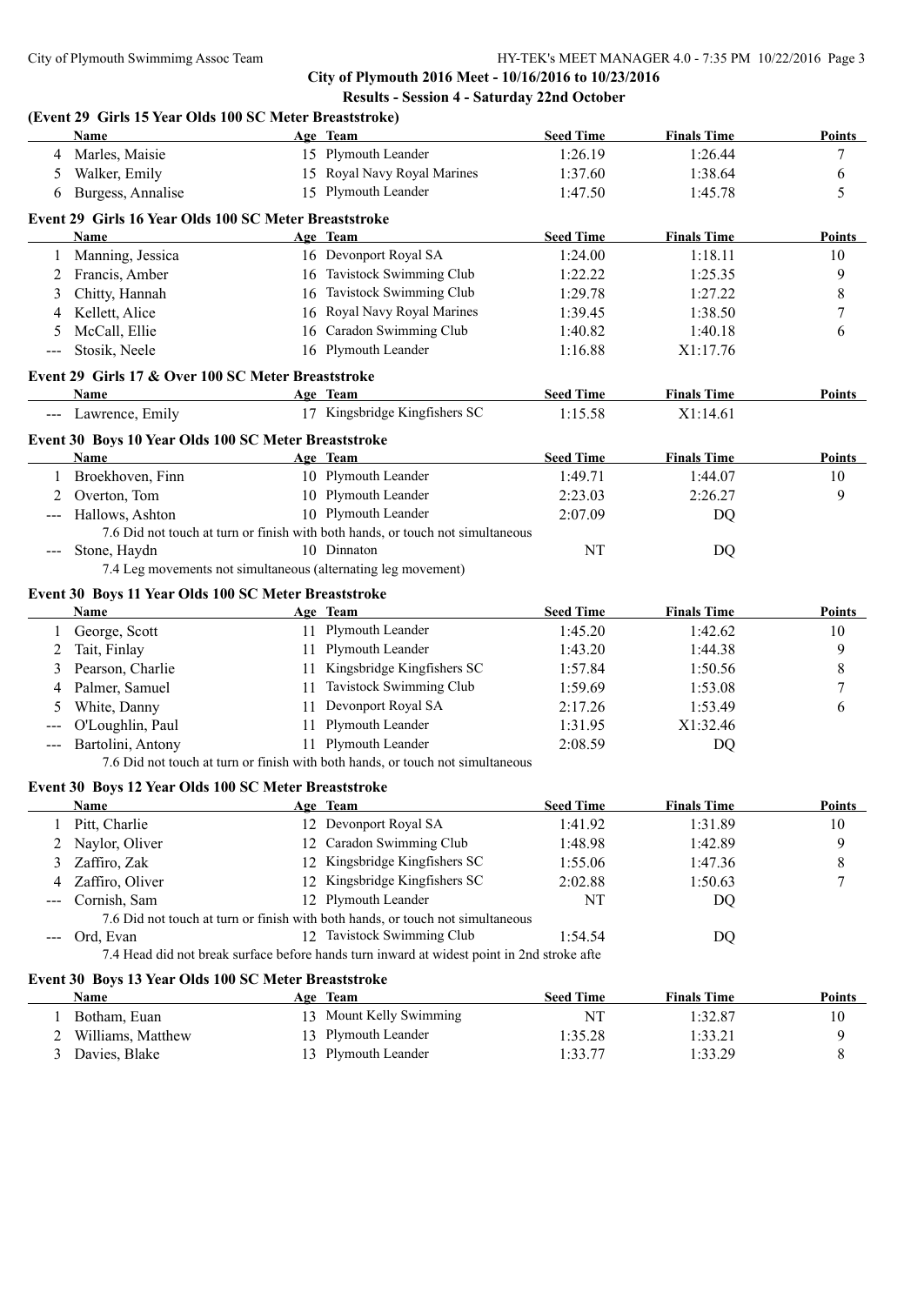**City of Plymouth 2016 Meet - 10/16/2016 to 10/23/2016 Results - Session 4 - Saturday 22nd October**

# **(Event 30 Boys 13 Year Olds 100 SC Meter Breaststroke)**

|                   | Name                                                 |    | Age Team                      | <b>Seed Time</b> | <b>Finals Time</b> | <b>Points</b> |
|-------------------|------------------------------------------------------|----|-------------------------------|------------------|--------------------|---------------|
| 4                 | Morgan, Alfie                                        |    | 13 Tavistock Swimming Club    | 1:37.70          | 1:34.45            | 7             |
| 5                 | Rhodes, Samuel                                       |    | 13 Royal Navy Royal Marines   | 1:35.22          | 1:36.89            | 6             |
| 6                 | Bott, Jason                                          |    | 13 Royal Navy Royal Marines   | 1:39.86          | 1:38.90            | 5             |
| 7                 | Davies, George                                       |    | 13 Devonport Royal SA         | 1:45.00          | 1:46.85            | 4             |
|                   | Event 30 Boys 14 Year Olds 100 SC Meter Breaststroke |    |                               |                  |                    |               |
|                   | Name                                                 |    | Age Team                      | <b>Seed Time</b> | <b>Finals Time</b> | <b>Points</b> |
| 1                 | Sparrow, Archie                                      |    | 14 Mount Kelly Swimming       | 1:46.32          | 1:41.55            | 10            |
| $---$             | Suckling, Ben                                        |    | 14 Caradon Swimming Club      | 1:20.10          | X1:20.05           |               |
|                   | Event 30 Boys 15 Year Olds 100 SC Meter Breaststroke |    |                               |                  |                    |               |
|                   | Name                                                 |    | Age Team                      | <b>Seed Time</b> | <b>Finals Time</b> | <b>Points</b> |
| 1                 | Osrin, Tommy                                         |    | 15 Plymouth Leander           | 1:22.58          | 1:15.03            | 10            |
| 2                 | Mills-Shute, Sam                                     |    | 15 Caradon Swimming Club      | 1:21.44          | 1:22.49            | 9             |
| 3                 | Cory, Jenson                                         |    | 15 Caradon Swimming Club      | 1:27.05          | 1:24.01            | 8             |
| 4                 | Charlton, Ethan                                      |    | 15 Kingsbridge Kingfishers SC | 1:20.84          | 1:24.66            | 7             |
| $\qquad \qquad -$ | Spencer, George                                      |    | 15 Plymouth Leander           | 1:09.80          | X1:09.40           |               |
|                   | Event 30 Boys 16 Year Olds 100 SC Meter Breaststroke |    |                               |                  |                    |               |
|                   | Name                                                 |    | Age Team                      | <b>Seed Time</b> | <b>Finals Time</b> | <b>Points</b> |
| 1                 | Cusack, Ben                                          |    | 16 Kingsbridge Kingfishers SC | 1:18.53          | 1:19.06            | 10            |
| 2                 | France, Jake                                         |    | 16 Tavistock Swimming Club    | 1:22.09          | 1:21.39            | 9             |
|                   | 3 Roebuck, Adam                                      |    | 16 Caradon Swimming Club      | 1:26.81          | 1:26.71            | 8             |
|                   | Event 30 Boys 17 & Over 100 SC Meter Breaststroke    |    |                               |                  |                    |               |
|                   | Name                                                 |    | Age Team                      | <b>Seed Time</b> | <b>Finals Time</b> | <b>Points</b> |
| 1                 | Rookes, Nathaniel                                    |    | 23 Tavistock Swimming Club    | 1:08.17          | 1:10.36            | 10            |
| 2                 | Bowden, Finley                                       |    | 17 Devonport Royal SA         | 1:15.11          | 1:12.41            | 9             |
| 3                 | Francis, Alex                                        |    | 18 Tavistock Swimming Club    | 1:18.17          | 1:18.60            | 8             |
| 4                 | Slator, Jack                                         |    | 17 Royal Navy Royal Marines   | 1:37.23          | 1:32.53            | 7             |
|                   | Event 31 Girls 9 Year Olds 50 SC Meter Freestyle     |    |                               |                  |                    |               |
|                   | Name                                                 |    | Age Team                      | <b>Seed Time</b> | <b>Finals Time</b> | <b>Points</b> |
| 1                 | Kinsey, Alice                                        |    | 9 Caradon Swimming Club       | 37.47            | 37.47              | 10            |
| 2                 | Benfield, Amelia                                     |    | 9 Kingsbridge Kingfishers SC  | NT               | 38.89              | 9             |
| 3                 | Shute, Olivia                                        |    | 9 Caradon Swimming Club       | 40.57            | 40.45              | 8             |
| 4                 | Riggott, Matilda                                     |    | 9 Mount Kelly Swimming        | 42.49            | 40.47              | 7             |
| 5                 | Louis, Sarah                                         |    | Devonport Royal SA            | 46.28            | 42.04              | 6             |
| 6                 | Braine, Verity                                       |    | 9 Plymouth Leander            | 41.31            | 42.51              | 5             |
|                   | Daniel, Katie                                        | 9  | Caradon Swimming Club         | 42.60            | 43.25              | 4             |
| 8                 | Tilney, Hannah                                       | 9  | Mount Kelly Swimming          | NT               | 44.28              | 3             |
| 9                 | Bennett, Gemma                                       | 9  | Kingsbridge Kingfishers SC    | 50.87            | 45.35              | 2             |
| 10                | Sadri, Parisa                                        | 9  | Plymouth Leander              | 44.80            | 45.77              | 1             |
| 11                | Pollak, Isla                                         | 9. | Dinnaton                      | 48.03            | 45.86              |               |
| 12                | Heal, Daisy                                          | 9. | Mount Kelly Swimming          | NT               | 46.18              |               |
| 13                | Dawdry, Oceana                                       | 9. | Plymouth Leander              | 44.50            | 46.26              |               |
| 14                | Hess, Louisa                                         | 9. | Mount Kelly Swimming          | NT               | 46.59              |               |
| 15                | Lamerton, Kajsa                                      | 9  | Plymouth Leander              | 46.53            | 46.85              |               |
|                   | Kirkham, Gracie-Mae                                  | 9. | Caradon Swimming Club         | 48.35            | 48.81              |               |
| 16                |                                                      | 9  | Plymouth Leander              | 51.25            | 49.19              |               |
| 17                | Dawdry, Skyla                                        | 9  | Plymouth Leander              |                  |                    |               |
| 18                | Taylor, Millie                                       |    |                               | 52.25            | 49.64              |               |
| 19                | Kennedy-Bruyneels, Isabelle                          | 9. | Dinnaton                      | NT               | 49.84              |               |
| 20                | Coy, Olivia                                          |    | 9 Plymouth Leander            | 50.30            | 50.40              |               |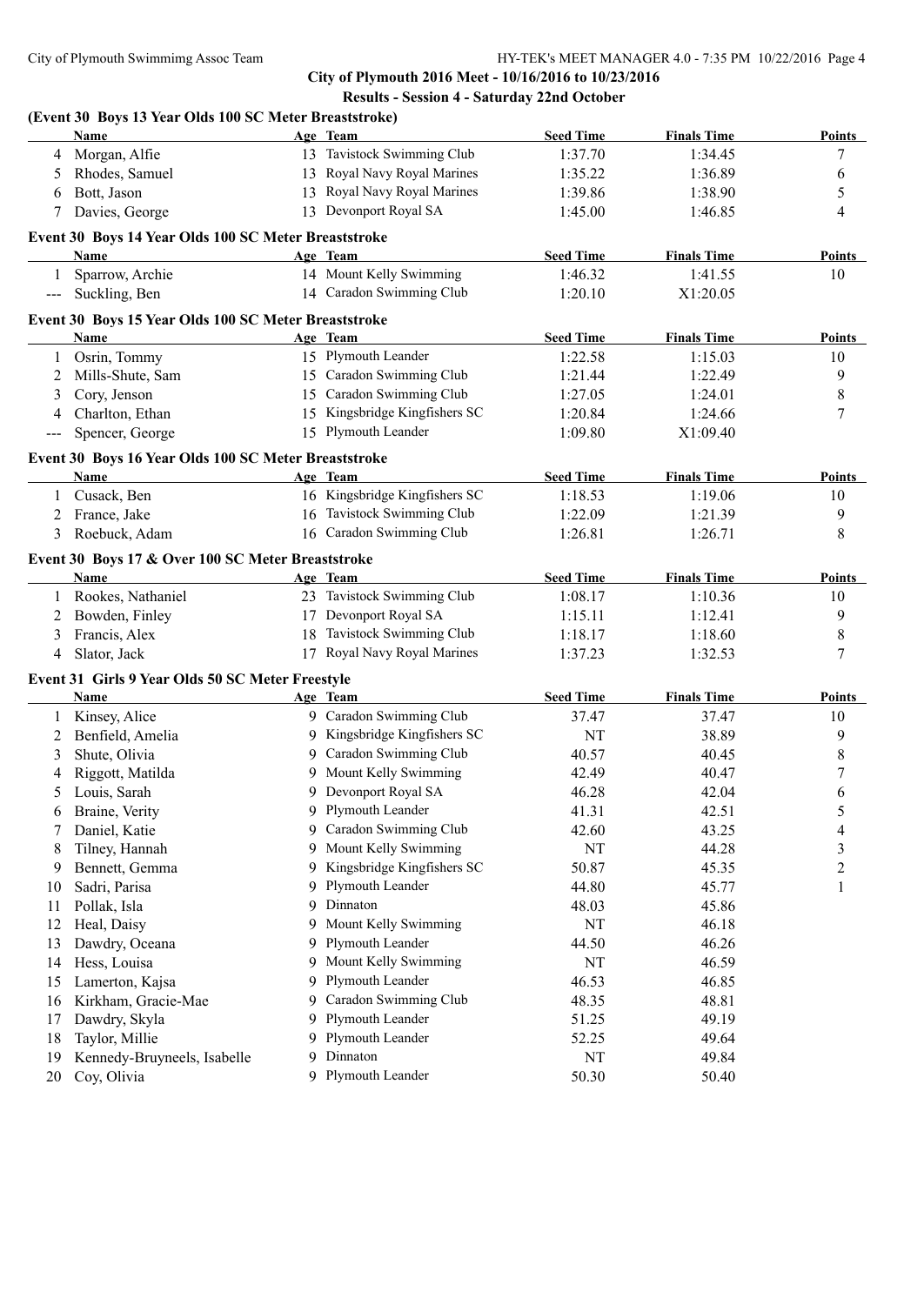#### **City of Plymouth 2016 Meet - 10/16/2016 to 10/23/2016 Results - Session 4 - Saturday 22nd October**

|               | Name                                              |    | Age Team                 | <b>Seed Time</b> | <b>Finals Time</b> | Points         |
|---------------|---------------------------------------------------|----|--------------------------|------------------|--------------------|----------------|
| 21            | Wisely, Annie                                     |    | 9 Plymouth Leander       | 51.89            | 50.97              |                |
| 22            | Botham, Emily                                     |    | 9 Mount Kelly Swimming   | NT               | 55.38              |                |
| $\frac{1}{2}$ | Kinsman, Blythe                                   |    | 9 Plymouth Leander       | 33.20            | X33.39             |                |
|               | Event 31 Girls 10 Year Olds 50 SC Meter Freestyle |    |                          |                  |                    |                |
|               | <b>Name</b>                                       |    | Age Team                 | <b>Seed Time</b> | <b>Finals Time</b> | Points         |
|               | 1 Freeman, Holly                                  |    | 10 Plymouth Leander      | 34.90            | 33.64              | 10             |
| 2             | Nicholls, Sarah                                   |    | 10 Plymouth Leander      | 36.20            | 34.61              | 9              |
| 3             | Fraser, Scarlett                                  | 10 | Plymouth Leander         | 34.89            | 35.30              | 8              |
| 4             | Chapman, Alice                                    |    | 10 Dinnaton              | 35.25            | 35.55              | 7              |
| 5             | Murphy, Louise                                    |    | 10 Mount Kelly Swimming  | 35.51            | 36.22              | 6              |
| 6             | Murphy, Fiona                                     |    | 10 Mount Kelly Swimming  | 36.19            | 36.47              | 5              |
| 7             | D'Cunha, Jasmine                                  |    | 10 Dinnaton              | 37.03            | 36.73              | 4              |
| 8             | King, Sophia                                      | 10 | Devonport Royal SA       | 42.85            | 37.11              | 3              |
| 9             | Oman, Madison                                     | 10 | Dinnaton                 | 38.56            | 37.34              | $\overline{c}$ |
| 10            | Griffiths, Ruby                                   | 10 | Plymouth Leander         | 36.17            | 37.38              | $\mathbf{1}$   |
| 11            | Stentiford, Phoebe                                |    | 10 Devonport Royal SA    | 38.80            | 37.50              |                |
| 12            | Wilson, Martha                                    | 10 | Plymouth Leander         | 38.25            | 38.05              |                |
| 13            | Walker, Carys                                     | 10 | Devonport Royal SA       | 40.00            | 38.72              |                |
| 14            | Chilton, Emma                                     | 10 | Devonport Royal SA       | 39.92            | 38.75              |                |
| 15            | Perkins, Kaia-Lily                                | 10 | Plymouth Leander         | 40.12            | 39.12              |                |
| 16            | Mugleston, Kate                                   | 10 | Caradon Swimming Club    | 38.85            | 39.75              |                |
| 17            | Davis, Charlotte                                  |    | 10 Mount Kelly Swimming  | 45.15            | 41.63              |                |
| 18            | Daymond, Sophie                                   | 10 | Tavistock Swimming Club  | 48.68            | 44.07              |                |
| 19            | Vatcher, Imogen                                   | 10 | Plymouth Leander         | 48.88            | 44.51              |                |
| 20            | Buckley, Erika                                    | 10 | Mount Kelly Swimming     | NT               | 44.89              |                |
| 21            | Stevens, Jorja                                    | 10 | Dinnaton                 | 47.06            | 46.09              |                |
| 22            | Priestley, Lily                                   | 10 | Caradon Swimming Club    | 48.09            | 46.25              |                |
| 23            | Jones, Abigail                                    | 10 | Caradon Swimming Club    | 39.38            | 46.63              |                |
| 24            | Hearnden, Eryn                                    | 10 | Caradon Swimming Club    | 46.82            | 47.92              |                |
| 25            | Guy, Mia                                          | 10 | Tavistock Swimming Club  | 52.86            | 49.99              |                |
| 26            | King, Lyla                                        | 10 | Caradon Swimming Club    | 50.40            | 50.45              |                |
| 27            | Schraibman, Isabella                              | 10 | Tavistock Swimming Club  | 1:01.01          | 52.38              |                |
| $--$          | Powell, Erin                                      | 10 | Plymouth Leander         | 33.60            | X32.65             |                |
| ---           | Schlussas, Isabella                               |    | 10 Caradon Swimming Club | 36.50            | <b>DQ</b>          |                |

4.4 Start before starting signal

# **Event 31 Girls 11 Year Olds 50 SC Meter Freestyle**

|    | Name            |     | Age Team                | <b>Seed Time</b> | <b>Finals Time</b> | <b>Points</b> |
|----|-----------------|-----|-------------------------|------------------|--------------------|---------------|
|    | Crews, Tia      | 11- | Devonport Royal SA      | 31.67            | 31.16              | 10            |
|    | Walker, Hannah  |     | Tavistock Swimming Club | 33.50            | 33.00              | 9             |
| 3  | Cragg, Eva      |     | 11 Plymouth Leander     | 32.10            | 33.14              | 8             |
| 4  | Hess, Annabelle |     | 11 Mount Kelly Swimming | 36.54            | 34.19              | 7             |
|    | Wright, Libby   |     | 11 Plymouth Leander     | 33.59            | 34.56              | 6             |
| 6  | Sheil, Isabel   |     | 11 Mount Kelly Swimming | 34.36            | 34.62              |               |
|    | Hall, Angelean  |     | 11 Plymouth Leander     | 34.20            | 34.76              | 4             |
| 8  | Tinney, Olivia  |     | 11 Plymouth Leander     | 34.30            | 35.32              | 3             |
| 9  | Mitchell, Alice |     | 11 Plymouth Leander     | 37.50            | 36.94              | ာ             |
| 10 | Daly, Abigail   |     | Devonport Royal SA      | 37.00            | 37.39              |               |
| 11 | Abbott, Ceira   |     | 11 Plymouth Leander     | 37.20            | 37.90              |               |
| 12 | Grudleva, Yoana |     | Dinnaton                | NT               | 38.25              |               |
| 13 | Tout, Millie    |     | Dinnaton                | 38.06            | 38.42              |               |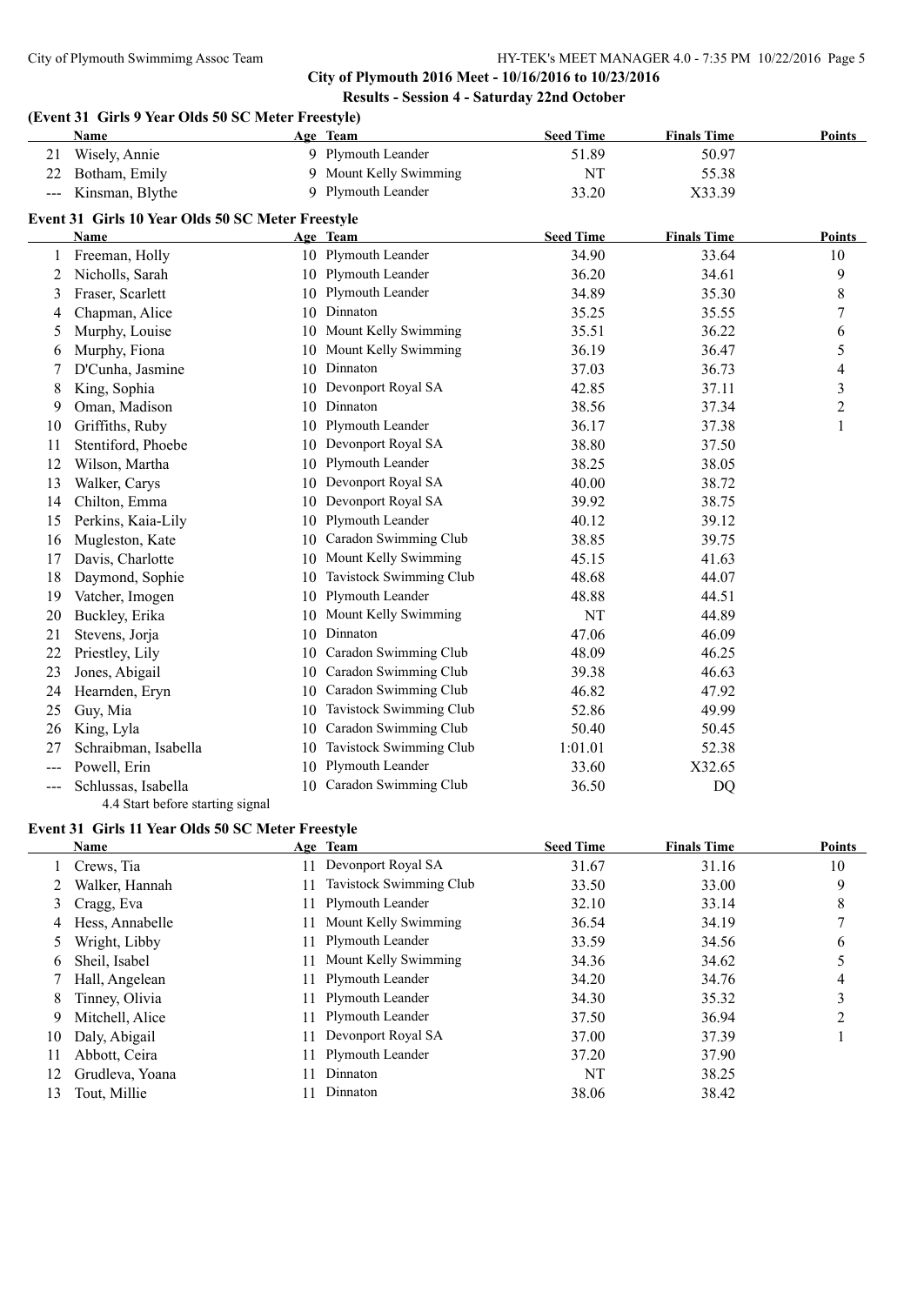**City of Plymouth 2016 Meet - 10/16/2016 to 10/23/2016 Results - Session 4 - Saturday 22nd October**

## **(Event 31 Girls 11 Year Olds 50 SC Meter Freestyle)**

|                   | <b>Name</b>                                       |    | Age Team                        | <b>Seed Time</b> | <b>Finals Time</b> | <b>Points</b>  |
|-------------------|---------------------------------------------------|----|---------------------------------|------------------|--------------------|----------------|
| 14                | Walker, Charlotte                                 |    | 11 Tavistock Swimming Club      | 39.65            | 38.92              |                |
| 15                | Atkin, Mollie                                     | 11 | Caradon Swimming Club           | 40.42            | 40.68              |                |
| 16                | English, Georgia                                  | 11 | Devonport Royal SA              | 39.45            | 41.22              |                |
| 17                | Mann, Abi                                         | 11 | Devonport Royal SA              | 45.00            | 41.88              |                |
| 18                | McVeigh, Cara                                     | 11 | Tavistock Swimming Club         | 48.33            | 42.07              |                |
| 19                | Stoate, Alice                                     | 11 | Tavistock Swimming Club         | 51.45            | 42.44              |                |
| 20                | Fox, Issey                                        | 11 | Caradon Swimming Club           | 45.70            | 44.67              |                |
| 21                | Howes, Izzy                                       | 11 | Plymouth Leander                | 41.80            | 45.43              |                |
| 22                | Hall-Strange, Isobel                              | 11 | Caradon Swimming Club           | 46.56            | 48.06              |                |
| 23                | Lovegrove, Grace                                  | 11 | Caradon Swimming Club           | 54.41            | 56.11              |                |
|                   | Event 31 Girls 12 Year Olds 50 SC Meter Freestyle |    |                                 |                  |                    |                |
|                   | Name                                              |    | Age Team                        | <b>Seed Time</b> | <b>Finals Time</b> | <b>Points</b>  |
|                   | 1 Morgan-Hughes, Emily                            |    | 12 Dinnaton                     | 33.60            | 32.08              | 10             |
| 2                 | Paltanaviciute, Karolina                          | 12 | Plymouth Leander                | 32.10            | 32.66              | 9              |
| 3                 | Massy, Willow                                     |    | 12 Caradon Swimming Club        | 33.08            | 32.75              | $\,$ $\,$      |
| 4                 | Riggott, Amelia                                   |    | 12 Mount Kelly Swimming         | 33.79            | 33.48              | 7              |
| 5                 | Dennis, Alexandra                                 | 12 | Mount Kelly Swimming            | 34.54            | 34.10              | 6              |
| 6                 | Smart, Aimee                                      |    | 12 Plymouth Leander             | 34.00            | 35.17              | 5              |
| 7                 | Thorp, Lily                                       |    | 12 Caradon Swimming Club        | 35.91            | 35.39              | 4              |
| 8                 | Sparrow, Persephone                               |    | 12 Mount Kelly Swimming         | 38.11            | 35.59              | $\mathfrak{Z}$ |
| 9                 | Tilney, Charlotte                                 |    | 12 Mount Kelly Swimming         | 38.76            | 36.51              | $\overline{c}$ |
| 10                | Penna, Olivia                                     | 12 | Mount Kelly Swimming            | 36.17            | 37.23              | $\mathbf{1}$   |
| 11                | Cox, Izzy                                         | 12 | Tavistock Swimming Club         | 41.86            | 37.57              |                |
| 12                | Swart, Myah                                       | 12 | Caradon Swimming Club           | 42.79            | 38.15              |                |
| 13                | Inness, Taylor                                    | 12 | Plymouth Leander                | 40.00            | 38.41              |                |
| 14                | Hocking, Lauren                                   | 12 | Caradon Swimming Club           | 40.25            | 38.57              |                |
| 15                | Koenner, Aleksandra                               | 12 | Devonport Royal SA              | 38.18            | 38.63              |                |
| 16                | Plumb, Millie                                     | 12 | Dinnaton                        | 37.70            | 38.81              |                |
| 17                | Davis, Isabelle                                   | 12 | Mount Kelly Swimming            | 40.63            | 39.48              |                |
| 18                | Nichol-Garcia, Isabel                             | 12 | Mount Kelly Swimming            | 42.92            | 39.59              |                |
| 19                | Aspen, Elizabeth                                  | 12 | Caradon Swimming Club           | 41.11            | 40.52              |                |
| 20                | Hearnden, Megan                                   |    | 12 Caradon Swimming Club        | 44.80            | 42.99              |                |
|                   | Chapman, Emily                                    |    | 12 Dinnaton                     | 31.03            | X30.61             |                |
| $\qquad \qquad -$ |                                                   |    |                                 |                  |                    |                |
|                   | Event 31 Girls 13 Year Olds 50 SC Meter Freestyle |    |                                 |                  |                    |                |
|                   | <b>Name</b>                                       |    | Age Team<br>13 Plymouth Leander | <b>Seed Time</b> | <b>Finals Time</b> | <b>Points</b>  |
| $\mathbf{I}$      | Osrin, Honey                                      |    |                                 | 29.29            | 27.75              | 10             |
| 2                 | Murphy, Claire                                    | 13 | Mount Kelly Swimming            | 29.77            | 30.17              | 9              |
| 3                 | Dailley, Beth                                     | 13 | Plymouth Leander                | 29.80            | 30.20              | $\,$ $\,$      |
| 4                 | Rickards, Ashley                                  | 13 | Caradon Swimming Club           | 31.77            | 30.71              | 7              |
| 5                 | Godfrey, Olivia                                   | 13 | Mount Kelly Swimming            | 32.00            | 31.26              | 6              |
| 6                 | Page, Amelia                                      | 13 | Plymouth Leander                | 31.80            | 31.94              | 5              |
| 7                 | Coleman, Jasmin                                   | 13 | Devonport Royal SA              | 32.93            | 31.96              | 4              |
| 8                 | Rainford, Kate                                    | 13 | Devonport Royal SA              | 34.70            | 32.94              | 3              |
| 9                 | Cusack, Charlotte                                 | 13 | Kingsbridge Kingfishers SC      | 34.39            | 32.95              | $\overline{c}$ |
| 10                | D'Cunha, Ella                                     | 13 | Dinnaton                        | 32.96            | 33.12              | 1              |
| 11                | Prior, Elena                                      | 13 | Tavistock Swimming Club         | 34.82            | 34.24              |                |
| 12                | Smith, Maisy                                      | 13 | Plymouth Leander                | 34.00            | 34.64              |                |
| 13                | Fox, Millie                                       |    | 13 Dinnaton                     | 38.98            | 35.12              |                |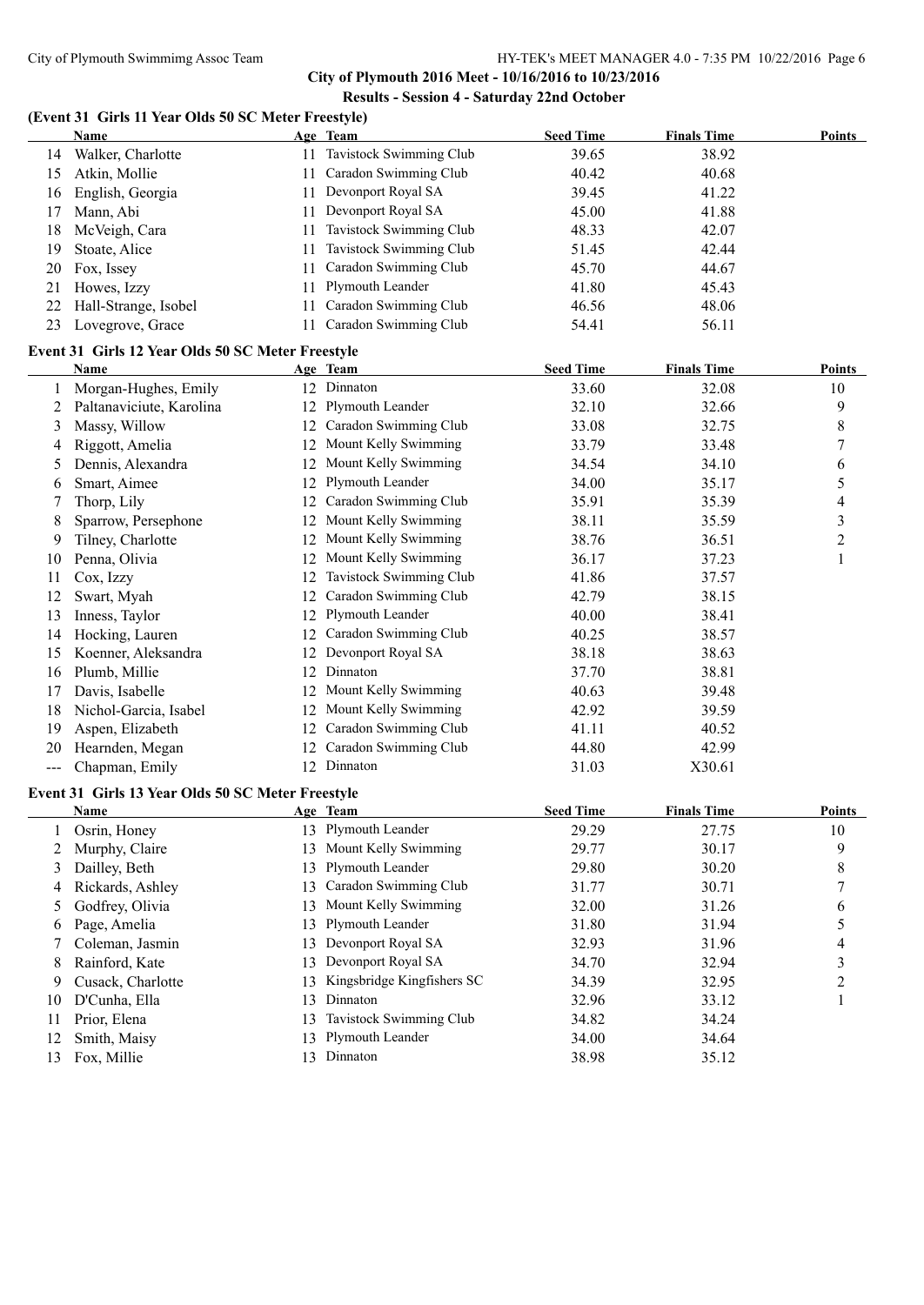**City of Plymouth 2016 Meet - 10/16/2016 to 10/23/2016 Results - Session 4 - Saturday 22nd October**

## **Event 31 Girls 14 Year Olds 50 SC Meter Freestyle**

|     | <b>Name</b>                                       |    | Age Team                                             | <b>Seed Time</b> | <b>Finals Time</b> | <b>Points</b>  |
|-----|---------------------------------------------------|----|------------------------------------------------------|------------------|--------------------|----------------|
| 1   | Carne, Elle                                       |    | 14 Plymouth Leander                                  | 29.10            | 29.01              | 10             |
| 2   | Bramley, Aegean                                   | 14 | Dinnaton                                             | 29.94            | 29.59              | 9              |
| 3   | Pitt, Lucy                                        | 14 | Dinnaton                                             | 29.94            | 29.71              | 8              |
| 4   | Stephens, Issie                                   |    | 14 Plymouth Leander                                  | 29.40            | 29.87              | 7              |
| 5   | Ray, Charlotte                                    | 14 | Mount Kelly Swimming                                 | 30.58            | 30.64              | 6              |
| 6   | Fatti, Cecilia                                    | 14 | Plymouth Leander                                     | 30.75            | 30.95              | 5              |
|     | France, Emily                                     | 14 | Tavistock Swimming Club                              | 31.08            | 31.12              | 4              |
| 8   | Hicks, Charlotte                                  | 14 | Caradon Swimming Club                                | 32.06            | 31.44              | 3              |
| 9   | Garland-Tsirka, Thanae                            | 14 | Tavistock Swimming Club                              | 31.86            | 31.56              | $\overline{c}$ |
| 10  | Lawrence, Rosie                                   |    | 14 Kingsbridge Kingfishers SC                        | 33.94            | 32.05              | 1              |
| 11  | Dunn, Nicole                                      |    | 14 Mount Kelly Swimming                              | 32.00            | 32.62              |                |
| 12  | Zaffiro, Tegan                                    |    | 14 Kingsbridge Kingfishers SC                        | 34.81            | 34.32              |                |
|     | Event 31 Girls 15 Year Olds 50 SC Meter Freestyle |    |                                                      |                  |                    |                |
|     | Name                                              |    | Age Team                                             | <b>Seed Time</b> | <b>Finals Time</b> | <b>Points</b>  |
| 1   | De Jager, Emma                                    |    | 15 Plymouth Leander                                  | 28.90            | 28.49              | 10             |
| 2   | Stewart, Jess                                     |    | 15 Devonport Royal SA                                | 29.30            | 28.78              | 9              |
| 3   | Aspen, Isobel                                     | 15 | Caradon Swimming Club                                | 30.20            | 29.56              | 8              |
| 4   | Teague, Sarah                                     | 15 | Tavistock Swimming Club                              | 30.45            | 30.32              | 7              |
| 5   | Harries, Megan                                    | 15 | Plymouth Leander                                     | 30.00            | 30.48              | 6              |
| 6   | Marles, Maisie                                    | 15 | Plymouth Leander                                     | 32.00            | 32.31              | 5              |
|     | Walker, Emily                                     |    | 15 Royal Navy Royal Marines                          | 33.97            | 34.30              | 4              |
|     | Event 31 Girls 16 Year Olds 50 SC Meter Freestyle |    |                                                      |                  |                    |                |
|     | <b>Name</b>                                       |    | Age Team                                             | <b>Seed Time</b> | <b>Finals Time</b> | <b>Points</b>  |
| 1   | Manning, Jessica                                  |    | 16 Devonport Royal SA                                | 29.44            | 28.97              | 10             |
| 2   | Stosik, Neele                                     |    | 16 Plymouth Leander                                  | 29.16            | 29.07              | 9              |
| 3   | Francis, Amber                                    | 16 | Tavistock Swimming Club                              | 30.75            | 31.22              | 8              |
| 4   | Chitty, Hannah                                    | 16 | Tavistock Swimming Club                              | 30.26            | 31.26              | 7              |
| 5   | Clemens, Jessamy                                  | 16 | Tavistock Swimming Club                              | 30.84            | 31.69              | 6              |
| 6   | Kellett, Alice                                    | 16 | Royal Navy Royal Marines                             | 36.25            | 35.46              | 5              |
|     | McCall, Ellie                                     |    | 16 Caradon Swimming Club                             | 35.44            | 35.71              | 4              |
|     |                                                   |    |                                                      |                  |                    |                |
|     | Event 31 Girls 17 & Over 50 SC Meter Freestyle    |    |                                                      |                  |                    |                |
|     | Name                                              |    | Age Team                                             | <b>Seed Time</b> | <b>Finals Time</b> | <b>Points</b>  |
| 1   | Gribble, Rebecca                                  |    | 17 Plymouth Leander                                  | 28.08            | 28.42              | 10             |
| 2   | Edmonds, Amy                                      |    | 17 Kingsbridge Kingfishers SC<br>17 Plymouth Leander | 29.00            | 29.11              | 9<br>8         |
| 3   | Shaw, Laura                                       |    | 17 Plymouth Leander                                  | 33.73            | 33.88              |                |
|     | 4 Benyon, Madeleine                               |    |                                                      | 33.78            | 34.08              | 7              |
|     | Event 32 Boys 9 Year Olds 50 SC Meter Butterfly   |    |                                                      |                  |                    |                |
|     | <b>Name</b>                                       |    | Age Team                                             | <b>Seed Time</b> | <b>Finals Time</b> | <b>Points</b>  |
|     | 1 Rostron, James                                  |    | 9 Plymouth Leander                                   | 42.90            | 42.91              | 10             |
| 2   | Bennett, Thomas                                   |    | 9 Plymouth Leander                                   | 51.40            | 45.40              | 9              |
| 3   | Lake, JJ                                          | 9  | Tavistock Swimming Club                              | 50.12            | 46.03              | 8              |
| 4   | Cusack, Tom                                       | 9  | Kingsbridge Kingfishers SC                           | NT               | 51.06              | 7              |
| 5   | Grenardo, Alexander                               | 9  | Plymouth Leander                                     | 58.40            | 57.59              | 6              |
| --- | Miles, Reuben                                     |    | 9 Kingsbridge Kingfishers SC                         | NT               | DQ                 |                |

4.4 Start before starting signal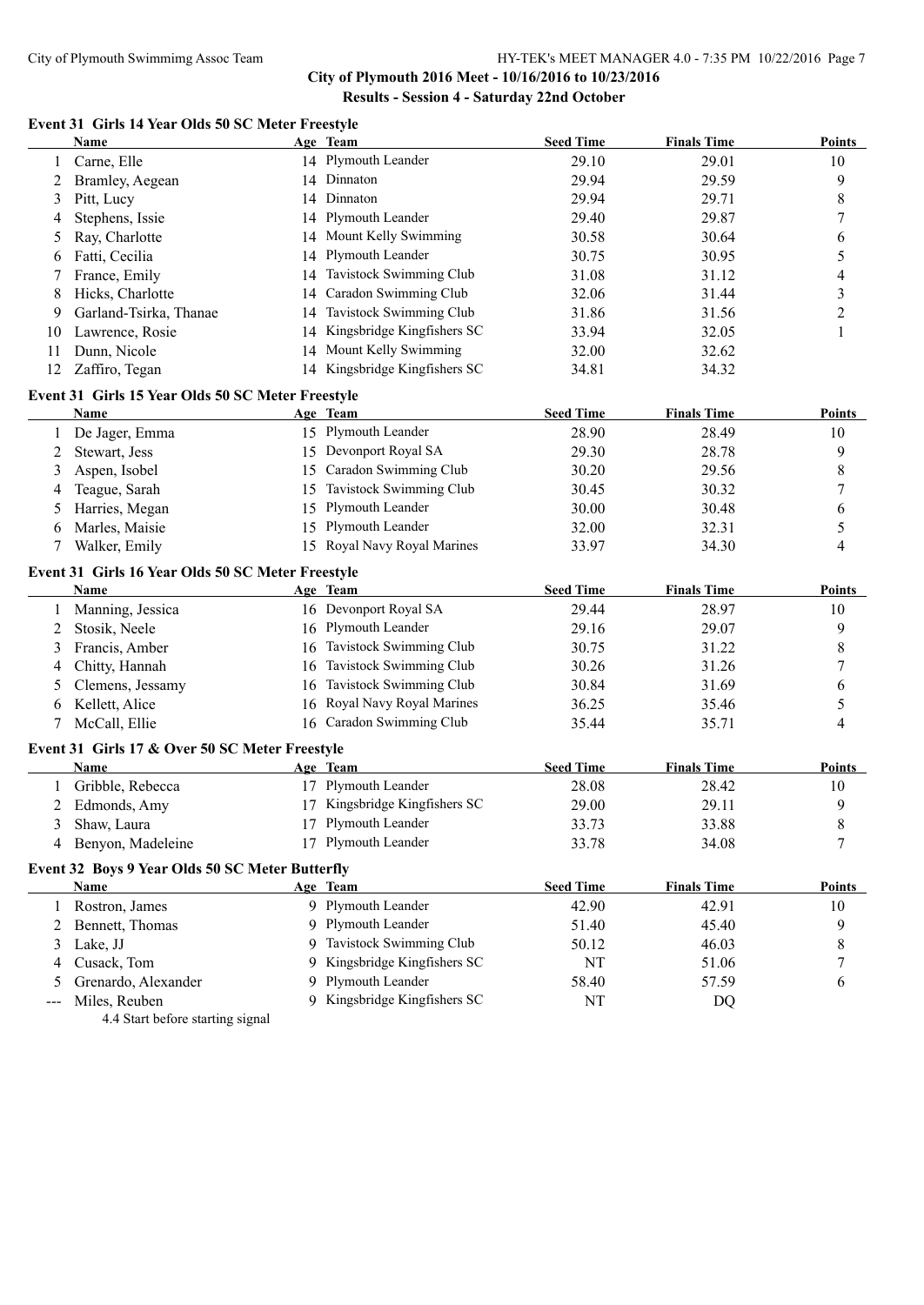## **Event 32 Boys 10 Year Olds 50 SC Meter Butterfly**

|   | Name                                     | Age Team                   | <b>Seed Time</b> | <b>Finals Time</b> | <b>Points</b> |
|---|------------------------------------------|----------------------------|------------------|--------------------|---------------|
|   | Morgan-Hughes, Harry                     | 10 Dinnaton                | 44.30            | 42.96              | 10            |
|   | Williams, Joshua                         | 10 Plymouth Leander        | 44.82            | 46.15              | 9             |
|   | 3 Doney, Alfie                           | 10 Caradon Swimming Club   | 46.49            | 46.19              | 8             |
| 4 | Worth, Luke                              | 10 Caradon Swimming Club   | 1:16.65          | 55.85              |               |
|   | --- Broekhoven, Finn                     | 10 Plymouth Leander        | 39.37            | DO                 |               |
|   | 8.3 Alternating movement of legs or feet |                            |                  |                    |               |
|   | --- Underwood, Cameron                   | 10 Tavistock Swimming Club | 55.91            | DQ                 |               |
|   | 8.2 Arms not brought forward together    |                            |                  |                    |               |

## **Event 32 Boys 11 Year Olds 50 SC Meter Butterfly**

| Name               |     | Age Team                   | <b>Seed Time</b> | <b>Finals Time</b> | <b>Points</b> |
|--------------------|-----|----------------------------|------------------|--------------------|---------------|
| Ellis, Sam         |     | 11 Plymouth Leander        | 34.37            | 34.09              | 10            |
| 2 O'Loughlin, Paul |     | 11 Plymouth Leander        | 37.72            | 39.39              |               |
| 3 White, Danny     |     | 11 Devonport Royal SA      | 48.34            | 41.98              |               |
| 4 Tait, Finlay     |     | 11 Plymouth Leander        | 39.90            | 42.15              |               |
| 5 Godwin, Anthony  |     | 11 Plymouth Leander        | 50.10            | 44.46              |               |
| 6 Shrestha, Arjun  |     | 11 Caradon Swimming Club   | 44.45            | 44.89              |               |
| Pearson, Charlie   | 11. | Kingsbridge Kingfishers SC | 51.92            | 47.09              | 4             |
| Bartolini, Antony  |     | 11 Plymouth Leander        | 1:00.41          | 1:00.39            |               |

#### **Event 32 Boys 12 Year Olds 50 SC Meter Butterfly**

|   | <b>Name</b>         |     | Age Team                   | <b>Seed Time</b> | <b>Finals Time</b> | <b>Points</b> |
|---|---------------------|-----|----------------------------|------------------|--------------------|---------------|
|   | Symons-Brown, Aiden |     | 12 Devonport Royal SA      | 37.84            | 33.55              | 10            |
|   | 2 Cann, Joshua      |     | 12 Plymouth Leander        | 38.59            | 36.16              | 9             |
|   | Philipson, Ethan    |     | 12 Plymouth Leander        | 37.90            | 38.06              | 8             |
| 4 | Dietz, Fritz        |     | 12 Mount Kelly Swimming    | 41.40            | 39.47              |               |
|   | 5 Pitt, Charlie     |     | 12 Devonport Royal SA      | 44.63            | 41.02              | O             |
| 6 | Noakes, Hamish      |     | 12 Tavistock Swimming Club | 47.30            | 42.63              |               |
|   | Naylor, Oliver      |     | 12 Caradon Swimming Club   | 56.93            | 43.61              | 4             |
| 8 | Ord, Evan           | 12. | Tavistock Swimming Club    | 55.09            | 49.65              |               |
| 9 | Cornish, Sam        |     | 12 Plymouth Leander        | 54.50            | 58.97              |               |
|   | Williams, Cameron   |     | 12 Plymouth Leander        | 31.00            | X31.66             |               |

## **Event 32 Boys 13 Year Olds 50 SC Meter Butterfly**

|   | <b>Name</b>            |     | Age Team                    | <b>Seed Time</b> | <b>Finals Time</b> | <b>Points</b> |
|---|------------------------|-----|-----------------------------|------------------|--------------------|---------------|
|   | Darlington-Eyre, Rimae |     | 13 Plymouth Leander         | 34.90            | 34.58              | 10            |
|   | 2 Davis, Jon-Paul      |     | 13 Plymouth Leander         | 39.17            | 35.27              | 9             |
|   | 3 Davies, Blake        |     | 13 Plymouth Leander         | 35.50            | 36.80              | 8             |
|   | 4 Burden, Callum       | 13. | Tavistock Swimming Club     | 43.37            | 39.02              |               |
|   | 5 Fox, Eddie           |     | 13 Caradon Swimming Club    | 44.17            | 39.87              | 6             |
|   | 6 Davies, George       |     | 13 Devonport Royal SA       | 45.87            | 41.94              |               |
|   | Bott, Jason            |     | 13 Royal Navy Royal Marines | 46.23            | 46.25              | 4             |
| 8 | Rhodes, Samuel         |     | 13 Royal Navy Royal Marines | 44.65            | 49.18              |               |
|   | --- Miller, Ben        |     | 13 Plymouth Leander         | 30.40            | X30.77             |               |

#### **Event 32 Boys 14 Year Olds 50 SC Meter Butterfly**

|   | Name               | Age Team                    | <b>Seed Time</b> | <b>Finals Time</b> | <b>Points</b> |
|---|--------------------|-----------------------------|------------------|--------------------|---------------|
|   | Paker, Batuhan     | 14 Plymouth Leander         | 32.88            | 32.64              | 10            |
|   | 2 Suckling, Ben    | 14 Caradon Swimming Club    | 34.07            | 33.34              |               |
|   | 3 Bowles, Benjamin | 14 Tavistock Swimming Club  | 38.26            | 37.62              |               |
| 4 | Gould, Hayden      | 14 Royal Navy Royal Marines | 44.72            | 37.80              |               |
|   | --- Plumb, Matt    | 4 Dinnaton                  | 29.06            | X29.32             |               |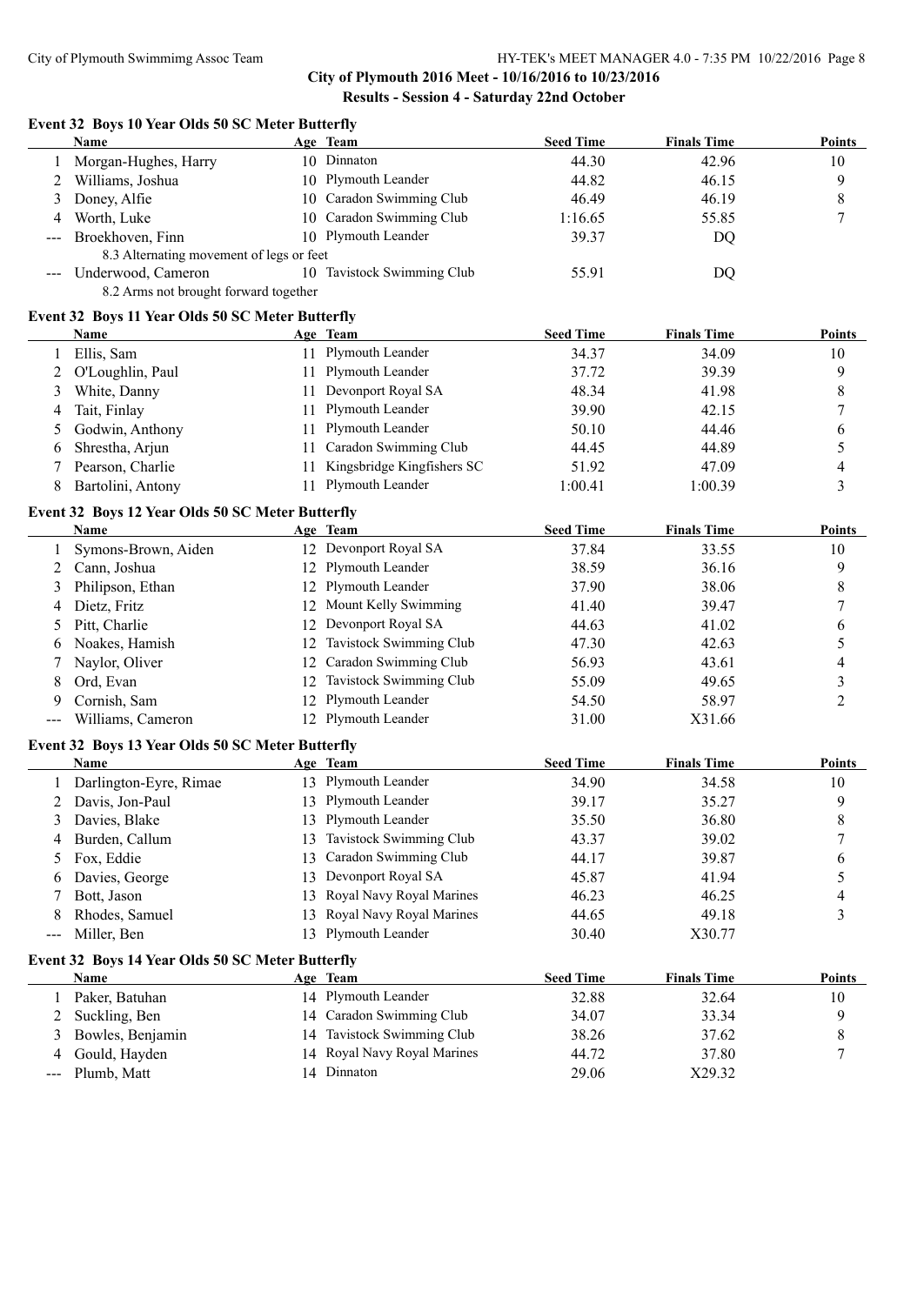## **(Event 32 Boys 14 Year Olds 50 SC Meter Butterfly)**

|        | Name                                                                           |    | Age Team                                                                           | <b>Seed Time</b> | <b>Finals Time</b> | <b>Points</b> |
|--------|--------------------------------------------------------------------------------|----|------------------------------------------------------------------------------------|------------------|--------------------|---------------|
|        | Pilgrim, Daniel                                                                |    | 14 Mount Kelly Swimming                                                            | 30.66            | X31.25             |               |
|        | Event 32 Boys 15 Year Olds 50 SC Meter Butterfly                               |    |                                                                                    |                  |                    |               |
|        | <b>Name</b>                                                                    |    | Age Team                                                                           | <b>Seed Time</b> | <b>Finals Time</b> | Points        |
|        | Charlton, Ethan                                                                |    | 15 Kingsbridge Kingfishers SC                                                      | 30.96            | 31.18              | 10            |
| 2      | Schmidt, Jacek                                                                 |    | 15 Plymouth Leander                                                                | 34.05            | 32.50              | 9             |
| 3      | Cory, Jenson                                                                   |    | 15 Caradon Swimming Club                                                           | 35.42            | 34.38              | 8             |
| 4      | Noakes, Ieuan                                                                  |    | 15 Tavistock Swimming Club                                                         | 34.47            | 35.33              | 7             |
|        | Event 32 Boys 16 Year Olds 50 SC Meter Butterfly                               |    |                                                                                    |                  |                    |               |
|        | Name                                                                           |    | Age Team                                                                           | <b>Seed Time</b> | <b>Finals Time</b> | Points        |
|        | Brady, Joseph                                                                  |    | 16 Devonport Royal SA                                                              | 28.10            | 28.63              | 10            |
| 2      | Harrison, Thomas                                                               |    | 16 Mount Kelly Swimming                                                            | 30.35            | 29.36              | 9             |
|        | France, Jake                                                                   |    | 16 Tavistock Swimming Club                                                         | 28.97            | 29.86              | 8             |
|        | Cusack, Ben                                                                    |    | 16 Kingsbridge Kingfishers SC                                                      | 33.05            | 32.14              | 7             |
|        | Cleal, Will                                                                    |    | 16 Plymouth Leander                                                                | 28.40            | X27.79             |               |
|        | O'Connor, Wolfram                                                              |    | 16 Plymouth Leander                                                                | 27.00            | X27.86             |               |
| $---$  | Murphy, Jamie                                                                  |    | 16 Plymouth Leander                                                                | 28.35            | X29.02             |               |
|        |                                                                                |    |                                                                                    |                  |                    |               |
|        | Event 32 Boys 17 & Over 50 SC Meter Butterfly<br><b>Name</b>                   |    | Age Team                                                                           | <b>Seed Time</b> | <b>Finals Time</b> | <b>Points</b> |
|        | Greenwood, Nathan                                                              |    | 17 Plymouth Leander                                                                | 26.59            | 26.05              | 10            |
|        | Tibbetts, Joseph                                                               |    | 17 Plymouth Leander                                                                | 26.44            | 26.51              | 9             |
| 2<br>3 | Rayment, Callum                                                                |    | 17 Plymouth Leander                                                                | 26.30            | 26.65              | 8             |
|        | Bowden, Finley                                                                 |    | 17 Devonport Royal SA                                                              | 29.51            |                    |               |
| 4      | Morgan, George                                                                 | 17 | Tavistock Swimming Club                                                            | 28.85            | 28.18<br>30.07     | 7             |
| 5      | Slator, Jack                                                                   | 17 | Royal Navy Royal Marines                                                           | 38.08            | 37.31              | 6<br>5        |
| 6      | Fannon, Rob                                                                    |    | 21 Plymouth Leander                                                                | 23.97            | X25.43             |               |
|        |                                                                                |    |                                                                                    |                  |                    |               |
|        | Event 33 Girls 9 Year Olds 200 SC Meter Backstroke                             |    |                                                                                    |                  |                    |               |
|        | Name                                                                           |    | Age Team                                                                           | <b>Seed Time</b> | <b>Finals Time</b> | <b>Points</b> |
| 1      | Kinsman, Blythe                                                                |    | 9 Plymouth Leander                                                                 | 3:22.17          | 2:59.24            | 10            |
| 2      | Kinsey, Alice                                                                  |    | 9 Caradon Swimming Club                                                            | 3:38.21          | 3:26.79            | 9             |
| 3      | Shute, Olivia                                                                  |    | 9 Caradon Swimming Club                                                            | 3:22.16          | 3:29.17            | 8             |
| 4      | Dawdry, Oceana                                                                 |    | 9 Plymouth Leander                                                                 | 4:04.00          | 3:43.14            | 7             |
| 5      | Riggott, Matilda                                                               |    | 9 Mount Kelly Swimming                                                             | 4:04.78          | 3:44.16            | 6             |
| 6      | Kennedy-Bruyneels, Isabelle                                                    |    | 9 Dinnaton                                                                         | NT               | 4:02.79            | 5             |
| ---    | Tilney, Hannah                                                                 |    | 9 Mount Kelly Swimming                                                             | 4:08.35          | DQ                 |               |
|        |                                                                                |    | 6.4 More than one single or double simultaneous arm pull used to initiate the turn |                  |                    |               |
|        | Dawdry, Skyla<br>6.2 Left position on the back (other than to initiate a turn) |    | 9 Plymouth Leander                                                                 | 4:11.00          | DQ                 |               |
|        | Daniel, Katie                                                                  |    | 9 Caradon Swimming Club                                                            | 3:59.19          |                    |               |
|        |                                                                                |    | 6.4 More than one single or double simultaneous arm pull used to initiate the turn |                  | DQ                 |               |
|        |                                                                                |    |                                                                                    |                  |                    |               |
|        | Event 33 Girls 10 Year Olds 200 SC Meter Backstroke                            |    |                                                                                    |                  |                    |               |
|        | Name                                                                           |    | Age Team<br>10 Plymouth Leander                                                    | <b>Seed Time</b> | <b>Finals Time</b> | Points        |
| 1      | Andrews, Millie                                                                |    |                                                                                    | 3:14.26          | 2:58.74            | 10            |
| 2      | Murphy, Louise<br>Fraser, Scarlett                                             |    | 10 Mount Kelly Swimming<br>10 Plymouth Leander                                     | 2:56.31          | 2:59.58            | 9             |
| 3      |                                                                                |    | 10 Mount Kelly Swimming                                                            | 3:05.66          | 3:06.51            | 8             |
| 4      | Murphy, Fiona                                                                  |    | 10 Dinnaton                                                                        | 3:14.37          | 3:09.80            | 7             |
| 5      | Oman, Madison                                                                  |    | 10 Dinnaton                                                                        | 3:18.12          | 3:13.78            | 6             |
| 6<br>7 | Chapman, Alice<br>Nicholls, Sarah                                              |    | 10 Plymouth Leander                                                                | 3:15.59          | 3:17.58            | 5<br>4        |
|        |                                                                                |    |                                                                                    | 3:22.70          | 3:20.92            |               |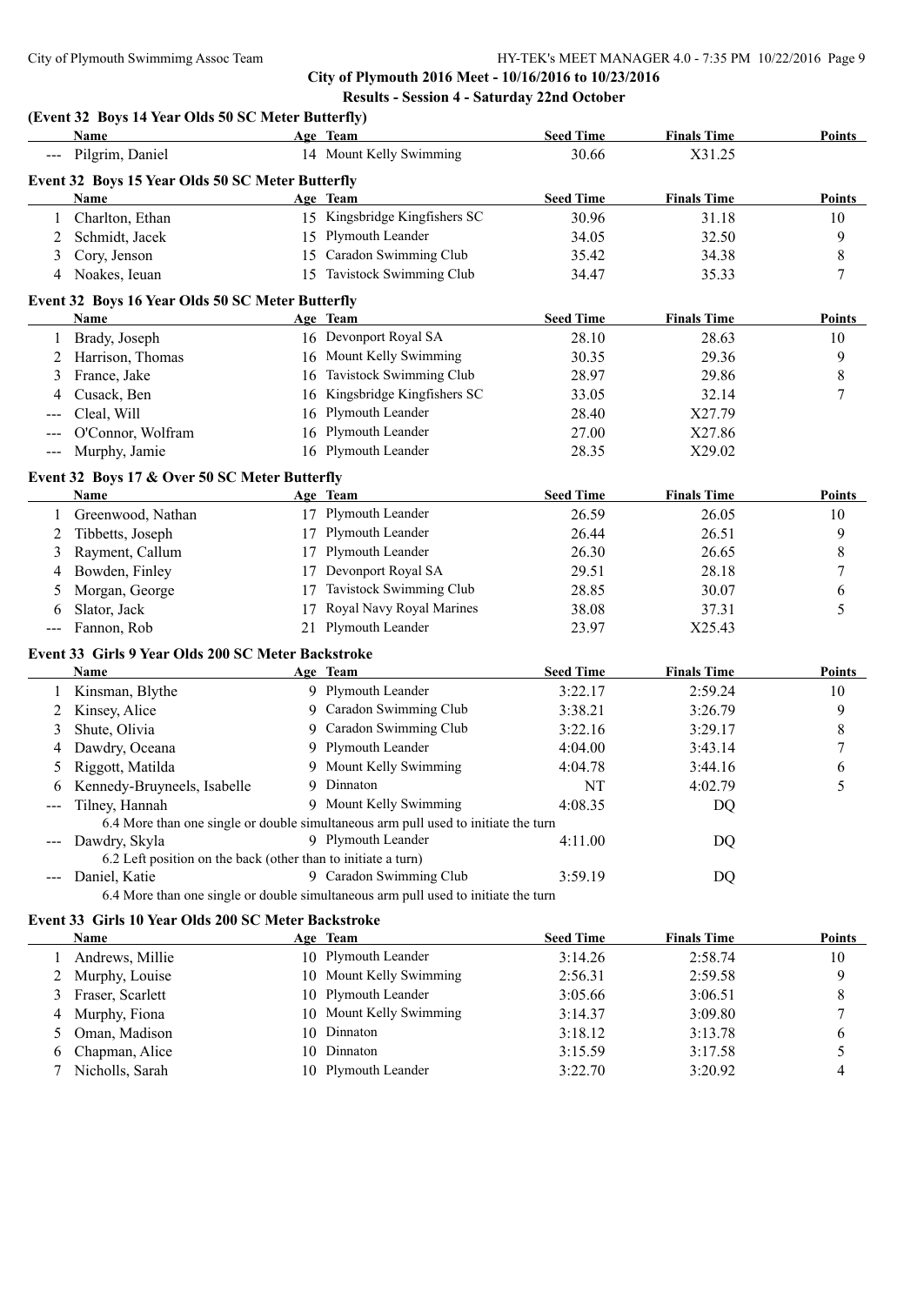#### **(Event 33 Girls 10 Year Olds 200 SC Meter Backstroke)**

|                        | <b>Name</b>                                                   | Age Team                                                                           | <b>Seed Time</b> | <b>Finals Time</b> | <b>Points</b> |
|------------------------|---------------------------------------------------------------|------------------------------------------------------------------------------------|------------------|--------------------|---------------|
| 8                      | Perkins, Kaia-Lily                                            | 10 Plymouth Leander                                                                | 3:45.00          | 3:37.08            | 3             |
| 9.                     | Chilton, Emma                                                 | 10 Devonport Royal SA                                                              | 3:28.77          | 3:40.90            | ◠             |
| 10                     | Jones, Abigail                                                | 10 Caradon Swimming Club                                                           | 3:58.19          | 3:53.28            |               |
| $\frac{1}{2}$          | Griffiths, Ruby                                               | 10 Plymouth Leander                                                                | 3:11.42          | DQ                 |               |
|                        |                                                               | 6.4 More than one single or double simultaneous arm pull used to initiate the turn |                  |                    |               |
|                        | Schlussas, Isabella                                           | 10 Caradon Swimming Club                                                           | 3:20.97          | DQ                 |               |
|                        |                                                               | 6.4 More than one single or double simultaneous arm pull used to initiate the turn |                  |                    |               |
| $\qquad \qquad \cdots$ | Priestley, Lily                                               | 10 Caradon Swimming Club                                                           | NΤ               | DQ                 |               |
|                        | 6.2 Left position on the back (other than to initiate a turn) |                                                                                    |                  |                    |               |
|                        | Davis, Charlotte                                              | 10 Mount Kelly Swimming                                                            | 4:32.98          | DQ                 |               |
|                        | 6.4 Not on back when leaving the wall                         |                                                                                    |                  |                    |               |

## **Event 33 Girls 11 Year Olds 200 SC Meter Backstroke**

|     | Name                      |     | Age Team                | <b>Seed Time</b> | <b>Finals Time</b> | <b>Points</b>  |
|-----|---------------------------|-----|-------------------------|------------------|--------------------|----------------|
|     | Bryant, Izzy              | 11. | Plymouth Leander        | 2:55.00          | 2:41.60            | 10             |
|     | Bain, Jemma               | 11. | Plymouth Leander        | NT               | 2:47.02            | 9              |
| 3   | Cragg, Eva                | 11  | Plymouth Leander        | 2:51.85          | 2:53.34            | 8              |
| 4   | Baird, Bella              | 11  | Plymouth Leander        | 3:12.07          | 2:53.53            | 7              |
| 5   | Hutchinson, Niamh         |     | Plymouth Leander        | 3:06.34          | 2:57.46            | 6              |
| 6   | Dolton, Katie             | 11  | Plymouth Leander        | 3:03.60          | 2:57.70            |                |
|     | Wright, Libby             |     | Plymouth Leander        | 2:56.55          | 2:58.32            | 4              |
| 8   | Kennedy-Bruyneels, Amelia | 11  | Dinnaton                | 2:59.07          | 2:58.71            | 3              |
| 9   | Mitchell, Alice           | 11. | Plymouth Leander        | 3:10.70          | 3:06.21            | $\overline{2}$ |
| 10  | Hall, Angelean            | 11  | Plymouth Leander        | 3:09.50          | 3:09.86            |                |
| 11  | Walker, Hannah            | 11  | Tavistock Swimming Club | 3:58.84          | 3:10.06            |                |
| 12  | Abbott, Ceira             | 11  | Plymouth Leander        | 4:00.50          | 3:19.46            |                |
| 13  | Evans, Klara              | 11. | Plymouth Leander        | 3:09.96          | 3:21.21            |                |
| 14  | Atkin, Mollie             |     | Caradon Swimming Club   | 4:03.08          | 3:26.63            |                |
| 15  | Howes, Izzy               | 11  | Plymouth Leander        | 3:44.36          | 3:43.10            |                |
| --- | Roberts, Amy              |     | Tavistock Swimming Club | 3:25.37          | DO                 |                |

6.2 Left position on the back (other than to initiate a turn)

## **Event 33 Girls 12 Year Olds 200 SC Meter Backstroke**

|       | Name                                                |     | Age Team                   | <b>Seed Time</b> | <b>Finals Time</b> | <b>Points</b>  |
|-------|-----------------------------------------------------|-----|----------------------------|------------------|--------------------|----------------|
|       | Cutler, Katie                                       | 12. | <b>Plymouth Leander</b>    | 2:59.81          | 2:44.07            | 10             |
|       | Morgan-Hughes, Emily                                | 12  | Dinnaton                   | 2:51.00          | 2:48.43            | 9              |
| 3     | Massy, Willow                                       | 12  | Caradon Swimming Club      | 2:55.11          | 2:49.85            | 8              |
| 4     | Maticiuc, Alexandra                                 | 12. | Plymouth Leander           | 2:55.00          | 2:50.84            | 7              |
| 5     | Dennis, Alexandra                                   | 12  | Mount Kelly Swimming       | 2:59.74          | 2:55.64            | 6              |
| 6     | Kuan, Candace                                       | 12. | Plymouth Leander           | 2:56.18          | 2:55.80            |                |
|       | Davis, Isabelle                                     | 12  | Mount Kelly Swimming       | 3:36.33          | 3:08.83            | 4              |
| 8     | Aspen, Elizabeth                                    | 12  | Caradon Swimming Club      | 3:18.26          | 3:13.69            | 3              |
| 9     | Penna, Olivia                                       | 12  | Mount Kelly Swimming       | 3:44.50          | 3:26.21            | $\overline{2}$ |
| $---$ | Davenport, Angel-Skye                               |     | 12 Plymouth Leander        | 2:46.30          | X2:41.41           |                |
|       | Event 33 Girls 13 Year Olds 200 SC Meter Backstroke |     |                            |                  |                    |                |
|       | <b>Name</b>                                         |     | Age Team                   | <b>Seed Time</b> | <b>Finals Time</b> | <b>Points</b>  |
|       | Cragg, Megan                                        |     | 13 Plymouth Leander        | 2:41.36          | 2:39.87            | 10             |
|       | Murphy, Claire                                      | 13  | Mount Kelly Swimming       | 2:37.80          | 2:41.84            | 9              |
| 3     | Page, Amelia                                        | 13  | Plymouth Leander           | 2:57.19          | 2:50.73            | 8              |
| 4     | Cusack, Charlotte                                   | 13  | Kingsbridge Kingfishers SC | 3:01.00          | 2:56.58            | 7              |
| 5     | D'Cunha, Ella                                       | 13. | Dinnaton                   | 3:02.56          | 3:02.39            | 6              |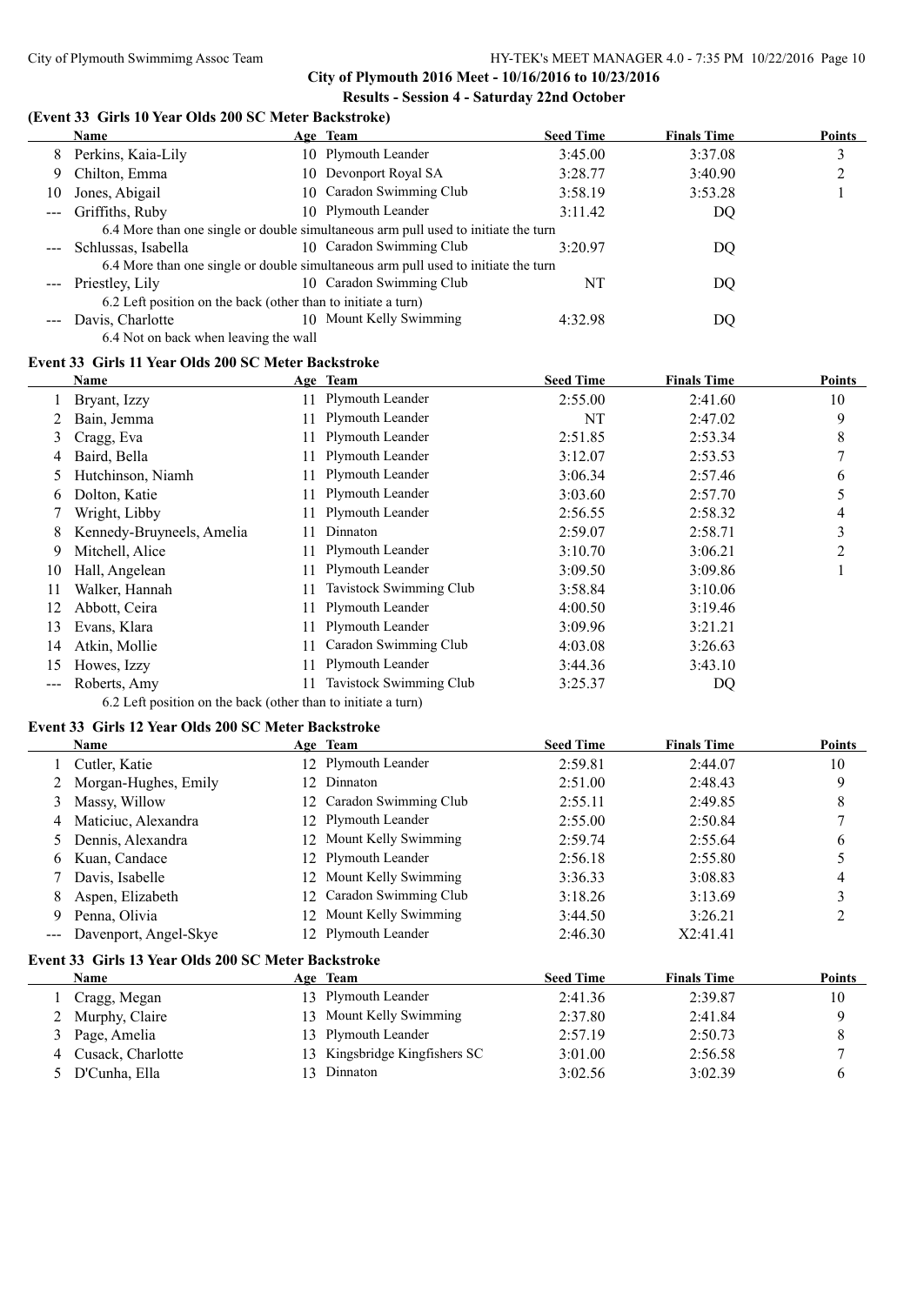|                   | (Event 33 Girls 13 Year Olds 200 SC Meter Backstroke)<br>Name |    | Age Team                      | <b>Seed Time</b> | <b>Finals Time</b> | <b>Points</b>  |
|-------------------|---------------------------------------------------------------|----|-------------------------------|------------------|--------------------|----------------|
|                   |                                                               |    |                               |                  |                    |                |
|                   | 6 Rainford, Kate                                              |    | 13 Devonport Royal SA         | 3:07.56          | 3:06.30            | 5              |
|                   | Fox, Millie                                                   |    | 13 Dinnaton                   | 3:16.39          | 3:13.52            | 4              |
|                   | Osrin, Honey                                                  |    | 13 Plymouth Leander           | 2:20.14          | X2:18.49           |                |
|                   | Event 33 Girls 14 Year Olds 200 SC Meter Backstroke           |    |                               |                  |                    |                |
|                   | <b>Name</b>                                                   |    | Age Team                      | <b>Seed Time</b> | <b>Finals Time</b> | Points         |
|                   | 1 Pears, India                                                |    | 14 Plymouth Leander           | 2:36.40          | 2:33.51            | 10             |
| 2                 | Bramley, Aegean                                               |    | 14 Dinnaton                   | 2:34.44          | 2:35.33            | 9              |
| 3                 | Steer, Lucy                                                   |    | 14 Dinnaton                   | 2:38.11          | 2:44.22            | 8              |
| 4                 | Ray, Charlotte                                                |    | 14 Mount Kelly Swimming       | 2:48.70          | 2:50.17            | 7              |
| 5                 | Garland-Tsirka, Thanae                                        | 14 | Tavistock Swimming Club       | 2:47.23          | 2:53.42            | 6              |
| 6                 | Dunn, Nicole                                                  |    | 14 Mount Kelly Swimming       | 2:52.42          | 2:54.21            | 5              |
| 7                 | Zaffiro, Tegan                                                |    | 14 Kingsbridge Kingfishers SC | 2:59.08          | 3:02.14            | 4              |
| ---               | Carne, Elle                                                   |    | 14 Plymouth Leander           | 2:28.50          | X2:27.63           |                |
|                   | Event 33 Girls 15 Year Olds 200 SC Meter Backstroke           |    |                               |                  |                    |                |
|                   | Name                                                          |    | Age Team                      | <b>Seed Time</b> | <b>Finals Time</b> | <b>Points</b>  |
|                   | 1 Aspen, Isobel                                               |    | 15 Caradon Swimming Club      | 2:31.88          | 2:38.91            | 10             |
|                   | 2 Philips, Lois                                               |    | 15 Devonport Royal SA         | 2:49.26          | 2:52.41            | 9              |
| 3                 | Burgess, Annalise                                             |    | 15 Plymouth Leander           | 3:10.20          | 3:05.52            | $\,$ 8 $\,$    |
|                   | Event 33 Girls 17 & Over 200 SC Meter Backstroke              |    |                               |                  |                    |                |
|                   | <b>Name</b>                                                   |    | Age Team                      | <b>Seed Time</b> | <b>Finals Time</b> | <b>Points</b>  |
| $\mathbf{1}$      | Shaw, Laura                                                   |    | 17 Plymouth Leander           | 2:44.48          | 2:46.19            | 10             |
|                   |                                                               |    |                               |                  |                    |                |
|                   | Event 34 Boys 9 Year Olds 200 SC Meter Freestyle<br>Name      |    | Age Team                      | <b>Seed Time</b> | <b>Finals Time</b> | <b>Points</b>  |
|                   |                                                               |    | 9 Dinnaton                    |                  |                    |                |
| 1                 | Thomas, Christopher                                           |    | 9 Devonport Royal SA          | 3:12.00          | 3:01.24            | 10<br>9        |
| 2                 | McSweeney, Alfie                                              |    | 9 Plymouth Leander            | 3:26.36          | 3:03.94            |                |
| 3                 | Rostron, James                                                |    | 9 Kingsbridge Kingfishers SC  | 3:08.80          | 3:03.95            | 8              |
| 4                 | Miles, Reuben                                                 |    |                               | 3:44.31          | 3:08.68            | 7              |
| 5                 | Lake, JJ                                                      | 9  | Tavistock Swimming Club       | 3:55.62          | 3:09.30            | 6              |
| 6                 | Bennett, Thomas                                               | 9  | Plymouth Leander              | 3:22.89          | 3:10.38            | 5              |
| 7                 | Smallshaw, Finley                                             | 9. | Tavistock Swimming Club       | 4:00.28          | 3:14.37            | 4              |
| 8                 | Grenardo, Alexander                                           | 9  | Plymouth Leander              | 3:41.70          | 3:14.49            | 3              |
| 9                 | Cusack, Tom                                                   |    | 9 Kingsbridge Kingfishers SC  | 4:03.18          | 4:00.97            | $\overline{2}$ |
|                   | Event 34 Boys 10 Year Olds 200 SC Meter Freestyle             |    |                               |                  |                    |                |
|                   | Name                                                          |    | Age Team                      | <b>Seed Time</b> | <b>Finals Time</b> | <b>Points</b>  |
| 1                 | Morgan-Hughes, Harry                                          |    | 10 Dinnaton                   | 2:58.00          | 2:50.79            | 10             |
| 2                 | Paker, Berk                                                   | 10 | Plymouth Leander              | 3:05.00          | 2:50.95            | 9              |
| 3                 | Woodhouse, Kieran                                             | 10 | Plymouth Leander              | 3:14.64          | 3:06.94            | 8              |
| 4                 | Williams, Joshua                                              | 10 | Plymouth Leander              | 3:07.24          | 3:09.98            | 7              |
| 5                 | Underwood, Cameron                                            | 10 | Tavistock Swimming Club       | 4:07.63          | 3:31.26            | 6              |
| 6                 | Worth, Luke                                                   | 10 | Caradon Swimming Club         | 3:52.71          | 3:42.87            | 5              |
| 7                 | Stone, Haydn                                                  | 10 | Dinnaton                      | 4:02.43          | 3:43.52            | 4              |
| $\qquad \qquad -$ | Broekhoven, Finn                                              |    | 10 Plymouth Leander           | 2:41.20          | X2:41.14           |                |
|                   | Event 34 Boys 11 Year Olds 200 SC Meter Freestyle             |    |                               |                  |                    |                |
|                   | Name                                                          |    | Age Team                      | <b>Seed Time</b> | <b>Finals Time</b> | <b>Points</b>  |
| 1                 | O'Loughlin, Paul                                              | 11 | Plymouth Leander              | 2:39.97          | 2:41.78            | 10             |
| 2                 | George, Scott                                                 | 11 | Plymouth Leander              | 2:53.10          | 2:52.40            | 9              |
| 3                 | Davies, Sonny                                                 | 11 | Plymouth Leander              | 2:54.14          | 2:53.71            | 8              |
|                   |                                                               |    |                               |                  |                    |                |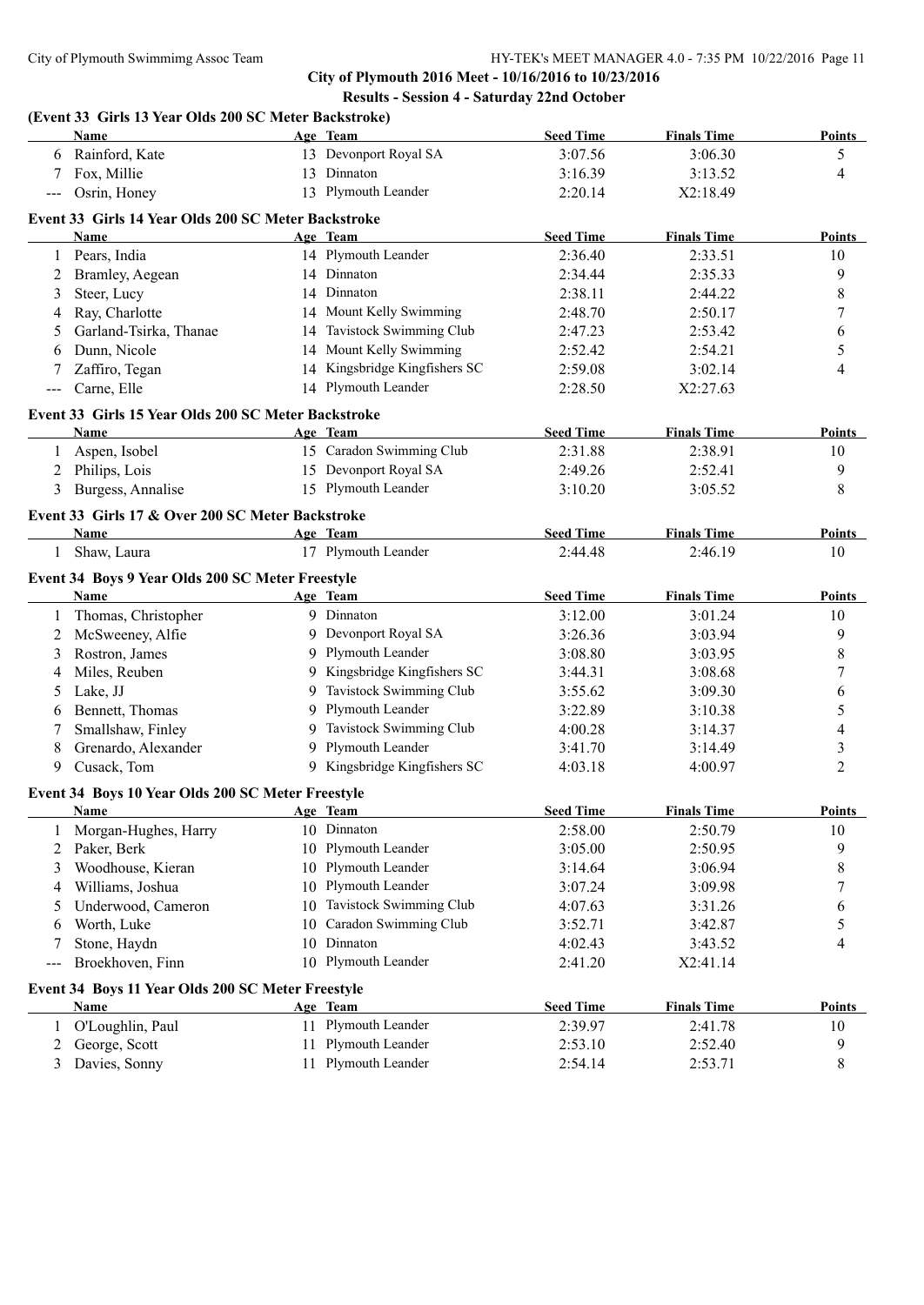## **City of Plymouth 2016 Meet - 10/16/2016 to 10/23/2016 Results - Session 4 - Saturday 22nd October**

## **(Event 34 Boys 11 Year Olds 200 SC Meter Freestyle)**

|              | Name                                                      |    | Age Team                      | <b>Seed Time</b>   | <b>Finals Time</b> | <b>Points</b>  |
|--------------|-----------------------------------------------------------|----|-------------------------------|--------------------|--------------------|----------------|
| 4            | Shrestha, Arjun                                           |    | 11 Caradon Swimming Club      | 2:57.37            | 2:59.88            | 7              |
| 5            | Pearson, Charlie                                          | 11 | Kingsbridge Kingfishers SC    | 3:23.80            | 3:04.39            | 6              |
| 6            | Palmer, Samuel                                            | 11 | Tavistock Swimming Club       | 4:05.37            | 3:11.34            | 5              |
| 7            | Tomlinson, Harry                                          | 11 | Caradon Swimming Club         | 4:22.51            | 3:14.60            | 4              |
| 8            | Bartolini, Antony                                         | 11 | Plymouth Leander              | 3:35.30            | 3:36.35            | 3              |
| 9            | Hobbs, Alexander                                          | 11 | Mount Kelly Swimming          | 4:52.90            | 4:28.95            | $\overline{c}$ |
| ---          | Washburn, Finn                                            | 11 | Plymouth Leander              | 2:28.60            | X2:23.35           |                |
|              | Event 34 Boys 12 Year Olds 200 SC Meter Freestyle         |    |                               |                    |                    |                |
|              | Name                                                      |    | Age Team                      | <b>Seed Time</b>   | <b>Finals Time</b> | Points         |
| 1            | Williams, Cameron                                         |    | 12 Plymouth Leander           | 3:06.62            | 2:31.85            | 10             |
| 2            | Ray, Peter                                                |    | 12 Tavistock Swimming Club    | 2:37.80            | 2:32.06            | 9              |
| 3            | Anderson, Tane                                            |    | 12 Plymouth Leander           | 2:47.02            | 2:37.95            | 8              |
| 4            | Cann, Joshua                                              |    | 12 Plymouth Leander           | 2:36.40            | 2:39.59            | 7              |
| 5            | Dietz, Fritz                                              | 12 | Mount Kelly Swimming          | 2:45.25            | 2:43.74            | 6              |
| 6            | Stone, Lloyd                                              | 12 | Dinnaton                      | 2:39.29            | 2:47.15            | 5              |
| 7            | Ord, Evan                                                 | 12 | Tavistock Swimming Club       | 3:18.35            | 3:00.24            | 4              |
| 8            | Naylor, Oliver                                            | 12 | Caradon Swimming Club         | 3:04.64            | 3:02.02            | 3              |
| 9            | Zaffiro, Zak                                              | 12 | Kingsbridge Kingfishers SC    | 3:19.67            | 3:10.88            | $\overline{c}$ |
| 10           | Zaffiro, Oliver                                           |    | 12 Kingsbridge Kingfishers SC | 3:29.12            | 3:25.92            | 1              |
|              | Event 34 Boys 13 Year Olds 200 SC Meter Freestyle         |    |                               |                    |                    |                |
|              | Name                                                      |    | Age Team                      | <b>Seed Time</b>   | <b>Finals Time</b> | Points         |
| 1            | Dobel, Jon                                                |    | 13 Plymouth Leander           | 2:47.05            | 2:18.44            | 10             |
| 2            | Morgan, Alfie                                             | 13 | Tavistock Swimming Club       | 2:26.67            | 2:26.96            | 9              |
| 3            | Davis, Jon-Paul                                           | 13 | Plymouth Leander              | 2:35.00            | 2:31.21            | 8              |
| 4            | Short, Leighton                                           | 13 | Devonport Royal SA            | 3:42.01            | 2:40.54            | 7              |
| 5            | Williams, Matthew                                         | 13 | Plymouth Leander              | 2:44.40            | 2:41.49            | 6              |
| 6            | Fox, Eddie                                                | 13 | Caradon Swimming Club         | 2:57.35            | 2:46.65            | 5              |
|              | Bott, Jason                                               | 13 | Royal Navy Royal Marines      | 2:59.40            | 2:55.64            | 4              |
| 8            | Davies, George                                            | 13 | Devonport Royal SA            | 2:52.62            | 2:55.83            | 3              |
|              | Gordo, Salvador                                           | 13 | Plymouth Leander              | 2:17.33            | X2:11.15           |                |
| ---          | Smart, Oliver                                             | 13 | Plymouth Leander              | 2:18.20            | X2:15.46           |                |
| ---          | Miller, Ben                                               |    | 13 Plymouth Leander           | 2:22.30            | X2:18.52           |                |
|              | Event 34 Boys 14 Year Olds 200 SC Meter Freestyle         |    |                               |                    |                    |                |
|              | Name                                                      |    | Age Team                      | <b>Seed Time</b>   | <b>Finals Time</b> | <b>Points</b>  |
| 1            | Paker, Batuhan                                            |    | 14 Plymouth Leander           | 2:14.80            | 2:14.83            | 10             |
| 2            | Suckling, Ben                                             |    | 14 Caradon Swimming Club      | 2:14.88            | 2:16.37            | 9              |
| 3            | Bowles, Benjamin                                          | 14 | Tavistock Swimming Club       | 2:53.89            | 2:49.58            | 8              |
| 4            | Sparrow, Archie                                           |    | 14 Mount Kelly Swimming       | 3:21.25            | 3:09.47            | 7              |
|              |                                                           |    |                               |                    |                    |                |
|              | Event 34 Boys 15 Year Olds 200 SC Meter Freestyle<br>Name |    | Age Team                      | <b>Seed Time</b>   | <b>Finals Time</b> | <b>Points</b>  |
| $\mathbf{1}$ | Cuddihee, Michael                                         |    | 15 Dinnaton                   | 2:05.90            | 2:04.83            | 10             |
| 2            | Smart, Edward                                             | 15 | Plymouth Leander              | 2:07.80            | 2:05.53            | 9              |
| 3            | Osrin, Tommy                                              | 15 | Plymouth Leander              | 2:15.86            | 2:05.70            | 8              |
|              |                                                           | 15 | Plymouth Leander              |                    |                    |                |
| 4            | Wong, Ray<br>Mills-Shute, Sam                             | 15 | Caradon Swimming Club         | 2:20.00            | 2:16.54<br>2:17.79 | 7              |
| 5            | Green, William                                            | 15 | Dinnaton                      | 2:16.22            |                    | 6<br>5         |
| 6<br>7       | Schmidt, Jacek                                            | 15 | Plymouth Leander              | 2:09.37<br>2:29.00 | 2:19.67<br>2:22.95 | 4              |
|              | Rayment, Ethan                                            |    | 15 Plymouth Leander           | 1:58.60            | X2:00.21           |                |
| ---          |                                                           |    |                               |                    |                    |                |